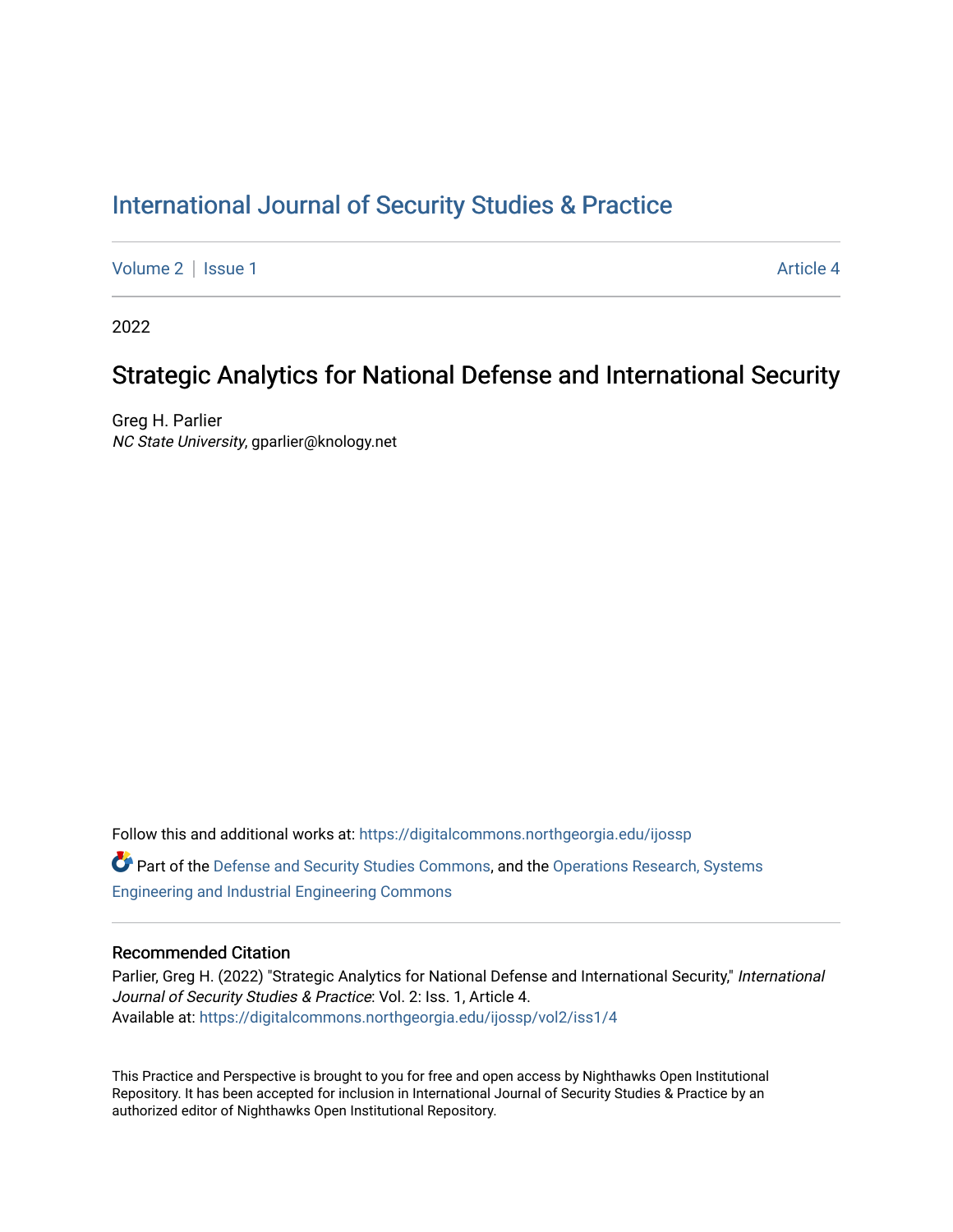# **STRATEGIC ANALYTICS FOR NATIONAL DEFENSE AND INTERNATIONAL SECURITY**

#### **Greg H. Parlier, Ph.D.**

#### [gparlier@knology.net](mailto:gparlier@knology.net)

Greg is a retired Army colonel. He was a paratroop commander in the 82nd Airborne Division for eight years, air-ground battle staff officer, joint operations planner, and Army strategist. His service included five operational deployments and 12 named operations in over 20 foreign nations. While assistant professor of Operations Research (OR) at West Point he helped create a new Department of Systems Engineering then subsequently served as one of the first associate professors. When he retired he was the Army's senior, most experienced OR officer. He then served at the Institute for Defense Analyses, advised several foreign governments on their defense reform initiatives, and was senior analyst for the multi-national forces command in Iraq. With advanced degrees in engineering, OR, and international security, he is a distinguished graduate of the United States Marine Corps Command and Staff College, a graduate of the Army War College, and a National Defense Fellow at the Massachusetts Institute of Technology.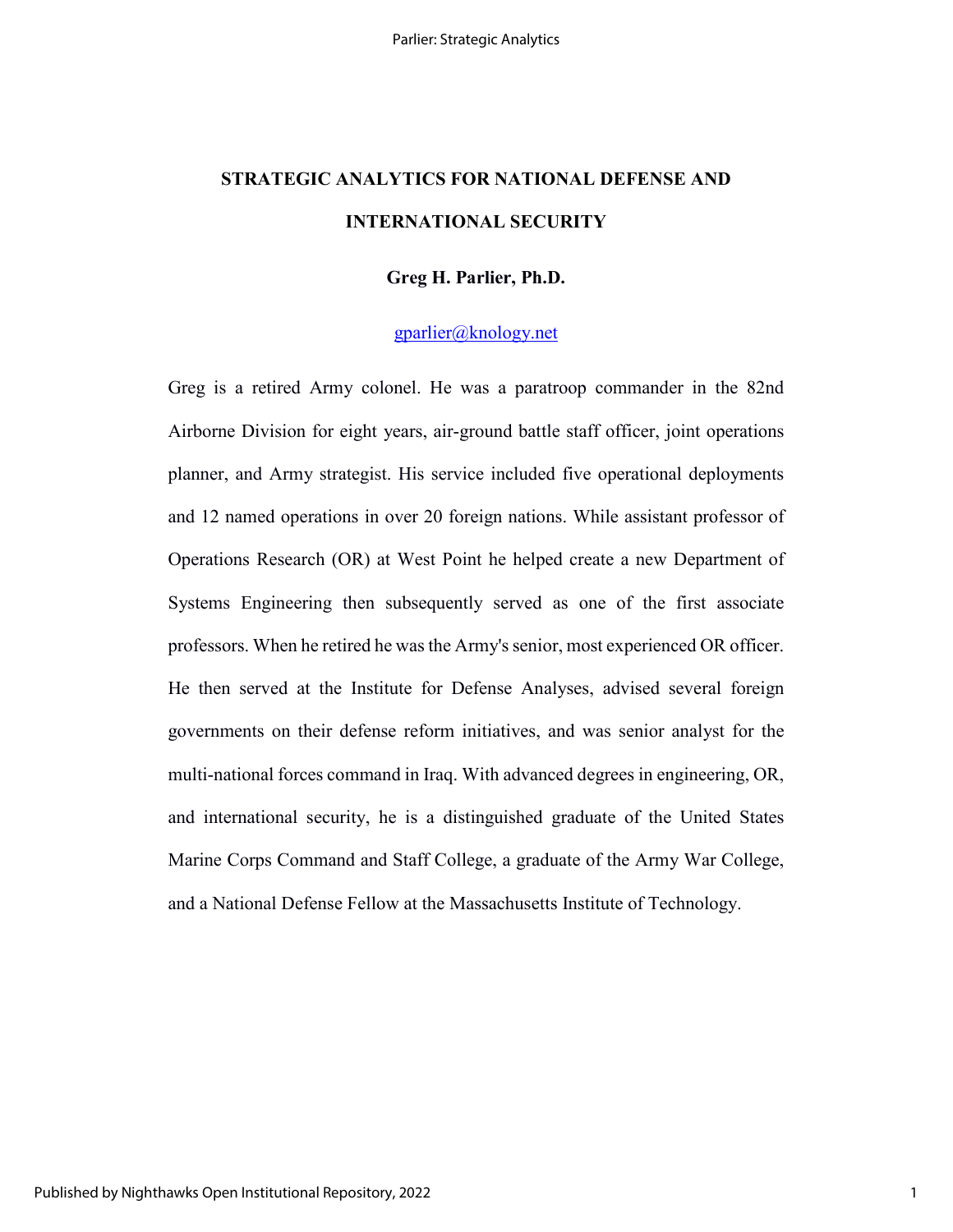### **Acknowledgements**

This essay extends and expands upon the presentation of the same title during the *Symposium on National Security and Higher Education* held 6-7 April 2022 on the Dahlonega campus of the University of North Georgia. The author remains especially grateful for the invitation to participate in this unique conference and the opportunity here to further describe and elaborate upon "Strategic Analytics." Special thanks to Keith Antonia, Executive Director of the Institute for Leadership and Strategic Studies, and Billy Wells, Senior Vice President for Leadership and Global Engagement.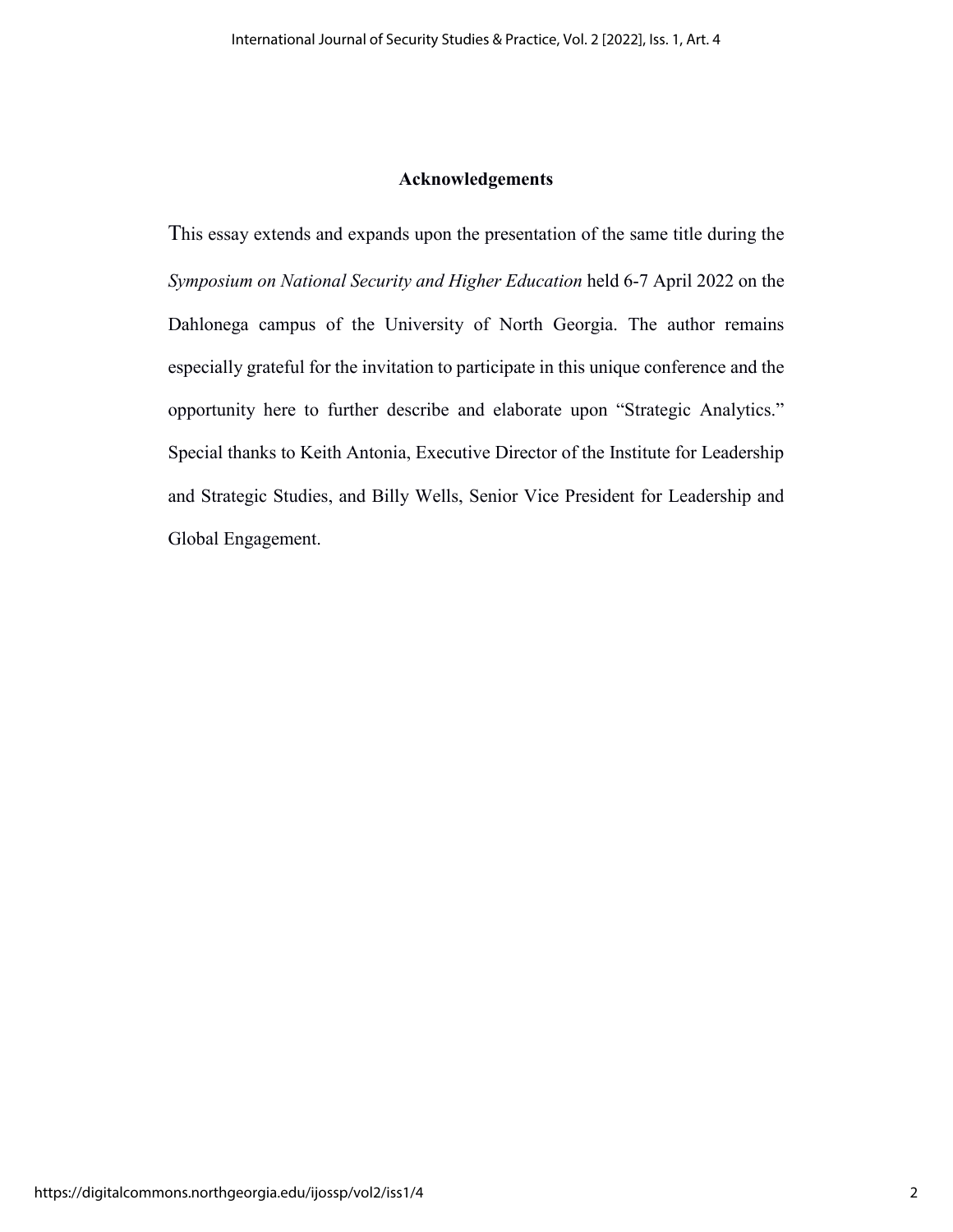#### **Strategic Analytics for National Defense and International Security**

The observations and suggestions presented in this Practice and Perspectives essay orient on the future of our Military Operations Research (MOR) profession. Where do we *need* to be going? What *should* we be doing? How can those of us within the profession address, in imaginative and creative ways, the many persisting problems and seemingly intractable national and global security challenges that confront us? Strategic Analytics, the alignment of methods and models with the "ends-ways-means" strategy paradigm, is presented. To fully capitalize on advances in information technologies and rapidly growing big data opportunities, the complementary power of operations research, data sciences, and management innovation will be essential. Functional components and enabling disciplines are described: decision support capabilities, engineering systems, dynamic strategic planning, and "engines for innovation" to accelerate the integration of emerging technologies, encourage both social and technological ingenuity, and guide transformational endeavors.

This essay begins with an overview of the origins, historical role, and contributions of Operations Research to national security. Next, extracts from various independent assessments illuminate the deteriorating state of MOR across the Department of Defense with emphasis upon the U.S. Army experience during the past two decades. Perspectives on the essential contributions of both MOR education and institutional advocacy are also presented. The concept of Strategic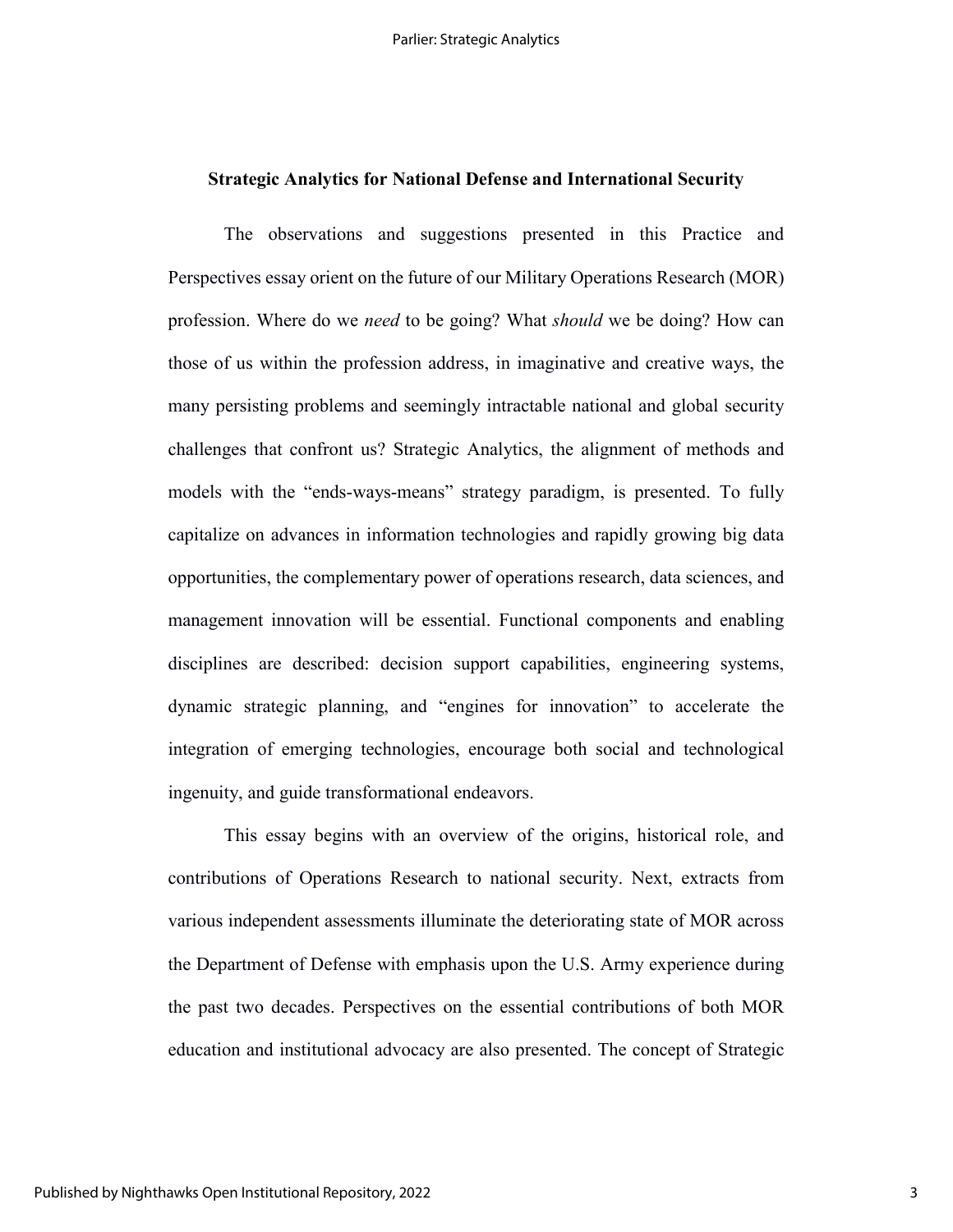Analytics is then introduced, including a discussion of its purpose and foundational building blocks, followed by a summary of recent applications to persisting defense enterprise dilemmas and, finally, potential contributions to military innovation. We must integrate our intellectual capacities, considerable strategic planning acumen, diverse analytical skills, and bring them all to bear on formidable national and international security challenges of our time.

### **Historical Role and Contributions of Military Operations Research (MOR)**

Early during World War II, a new multi-disciplinary approach to solve complex military problems and encourage innovation was pioneered by the British. "Operational Research" (OR) combined civilian scientific talent with Royal Air Force military staffs, initially to support Fighter Command's urgent preparations for what would become the existential Battle of Britain. OR rapidly gained credibility within the Royal Air Force and quickly spread to support the U.S. Army, both ground and air forces, as well as British and U.S. naval forces.

There is much to learn, including enduring principles, from these early World War II years when OR was conceived to integrate new technology (then recently invented radar) into combat systems, operational command and control for the Royal Air Force, and strategic air defense during the Battle of Britain. The idea for rapid learning using a "system of teams" defined and differentiated Operations Research at its inception. With expertise across a wide range of scientific and engineering disciplines, using empirical evidence from ongoing military operations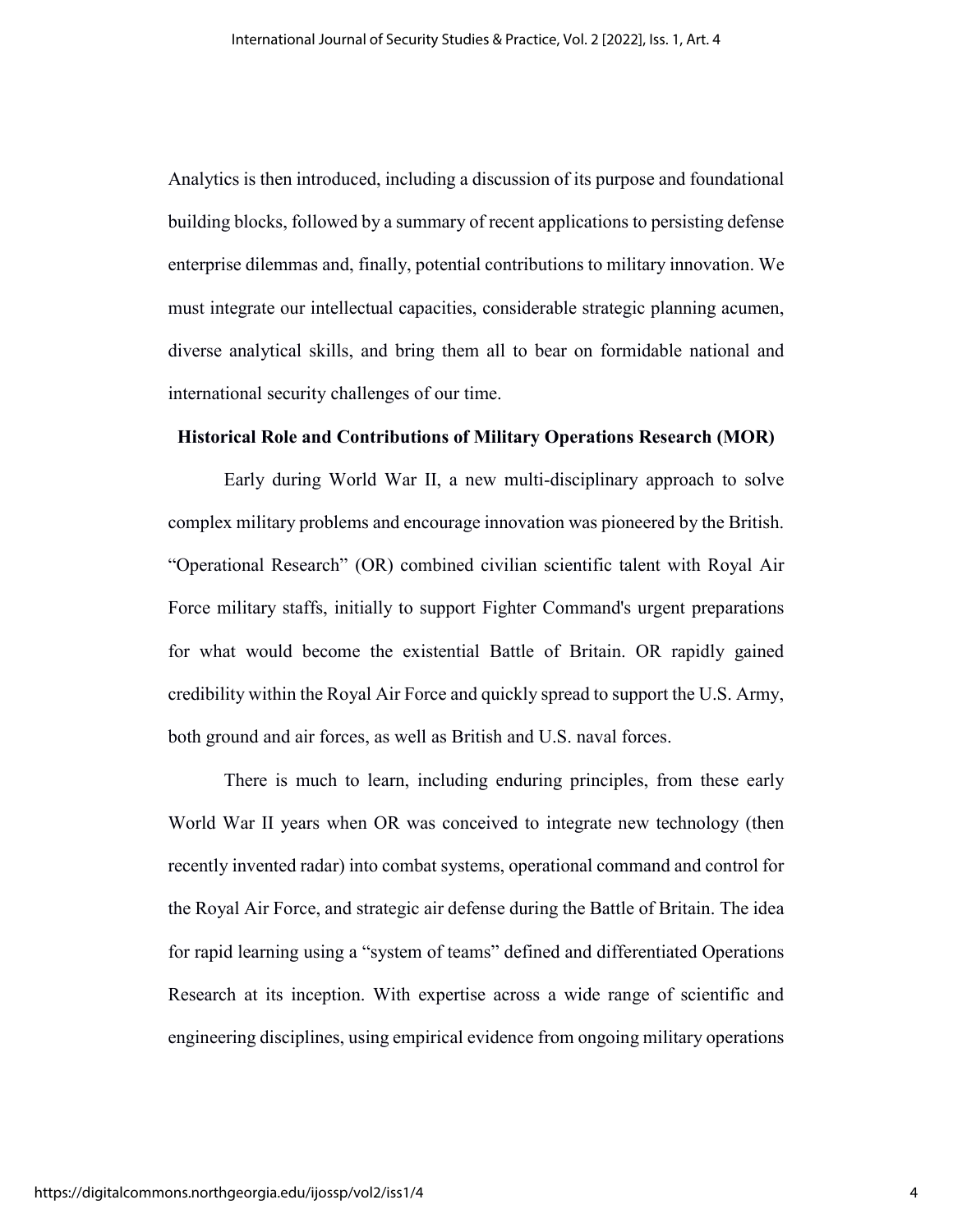in conjunction with creative mathematical models for rapid learning, OR represented a technological advancement unique in the history of military decisionmaking. Working closely with, trusted by, and responsively advising high-level commanders and government leaders, all while operating under extraordinary pressures, was the hallmark of OR from its very beginning.

Now, 85 years later and following two decades of counter-insurgency conflicts, we are experiencing another transformational challenge on a dangerous geopolitical cusp of history. Successfully integrating emerging technologies into weapon systems, operational concepts, and strategic plans is a central challenge confronting military innovation. Today, as then with the example of radar, we are confronted with comparable challenges to integrate emerging technologies into combat platforms, systems, and strategies: robotics and autonomous systems, artificial intelligence and machine learning, micro-electro-mechanical systems and nanotechnology, hypersonics and directed energy.

At a time when Military Operations Research—both the practice and the community— appears to be at a crossroads, the trajectory of this unique problem solving discipline must be realigned to current and foreseeable challenges. Indeed, ongoing trends and emerging conditions now warrant a comprehensive evaluation of the current state of Military OR. Our defense establishment, in particular the U.S. Army, must learn from its own Operations Research heritage and then fully capitalize on its promise.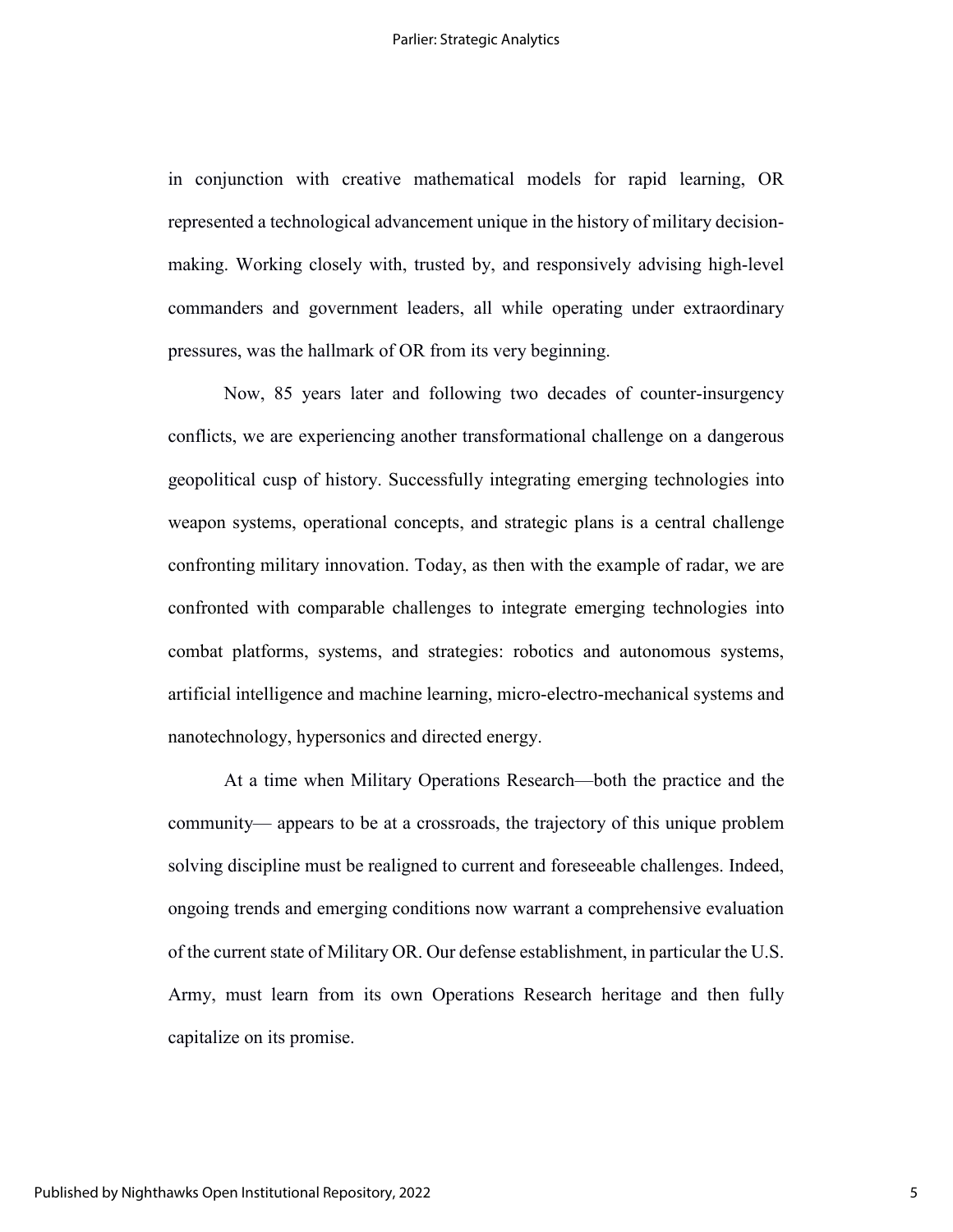#### **The State of Military Operations Research: Recent Study Extracts**

 During the past 20 years, since the end of the post-Cold War drawdown and transition to the Global War on Terror, numerous Defense Science Board studies have consistently addressed the lack of OR in several areas, among them: intelligence, surveillance, and reconnaissance; stability operations and "human terrain"; urgent needs for operational capability gaps; and cost-effective solutions across the various doctrine, organization, training, materiel, leadership and education, personnel, and facilities domain considerations (Defense Science Board, 2005, 2009a, 2009b). This section provides further extracts from additional reports, arranged chronologically, that describe the erosion of OR capacity from various perspectives and the resulting decline of analytical contributions across the Army over the past two decades.

#### **Operation Iraqi Freedom AAR - 2010**

 The following extracts are official After Action Review observations from the senior Army OR Analyst who led the Institute for Defense Analyses (IDA) team assigned to Combined Joint Task Force Troy (CJTF-Troy, the Iraq theater counter-Improvised Explosive Device command) during the period 2009-2010:

Utilization and Application of ORSA discipline within US Forces-Iraq (USF-I): There is no organic ORSA capacity allocated to: USF-I J-1 for manpower and personnel planning; the medical community within the Iraq Theater of Operations (ITO); or to USF-I J-4 for operational logistics,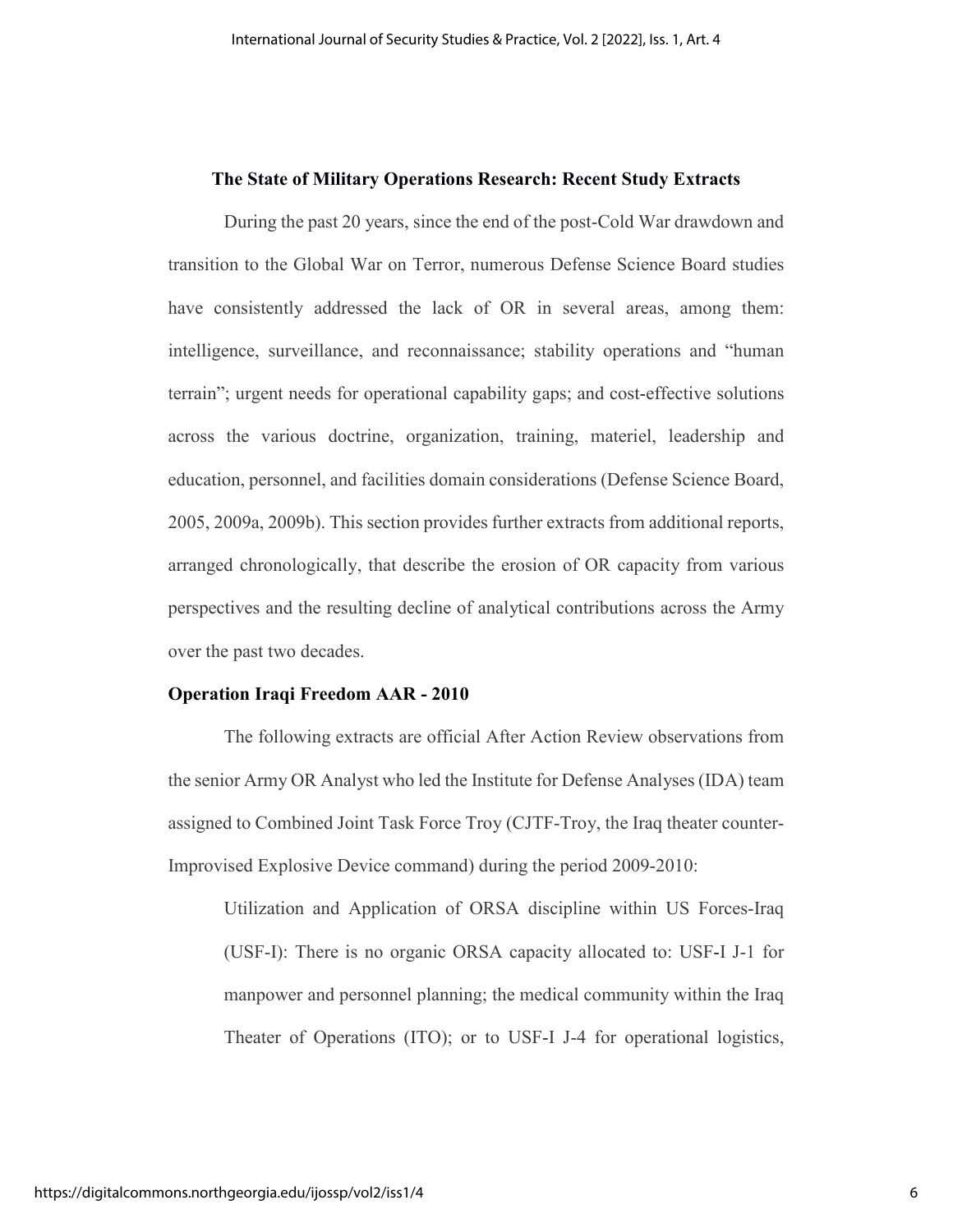transportation planning and analyses. The USF-I Science and Technology Acquisition Corps Advisor's office does not incorporate OR. Although CJTF Troy has a chief scientist in J-8, there are no organic ORSA billets anywhere on the Troy joint manning document. . . . although they are (and were) performing important tasks in most cases, ORSAs above division level have not been assigned to locations and elements across the commands and staff in sufficient numbers where they could potentially make a real difference. . . . although ORSAs certainly are physically [assigned] in ITO, the discipline of traditional 'military operations research' has not really been applied - at least certainly not to its full potential where, among other attributes, it brings multi-disciplinary approaches to large-scale, complex (certainly complicated) systems and challenges. . . . OR has not been focused on understanding critical cause-effect relationships and offering solutions for improved operations and decision-making derived from this knowledge. Beyond tactical and operational contributions, OR can also contribute significantly in the strategic realm as well. For example, not only can OR help to quantify and forecast instability risk, but could assist further in recognizing the nature and phase of conflict along the spectrum of operations, and guiding effective and timely responses from COIN to stability operations to foreign internal defense and security assistance. OR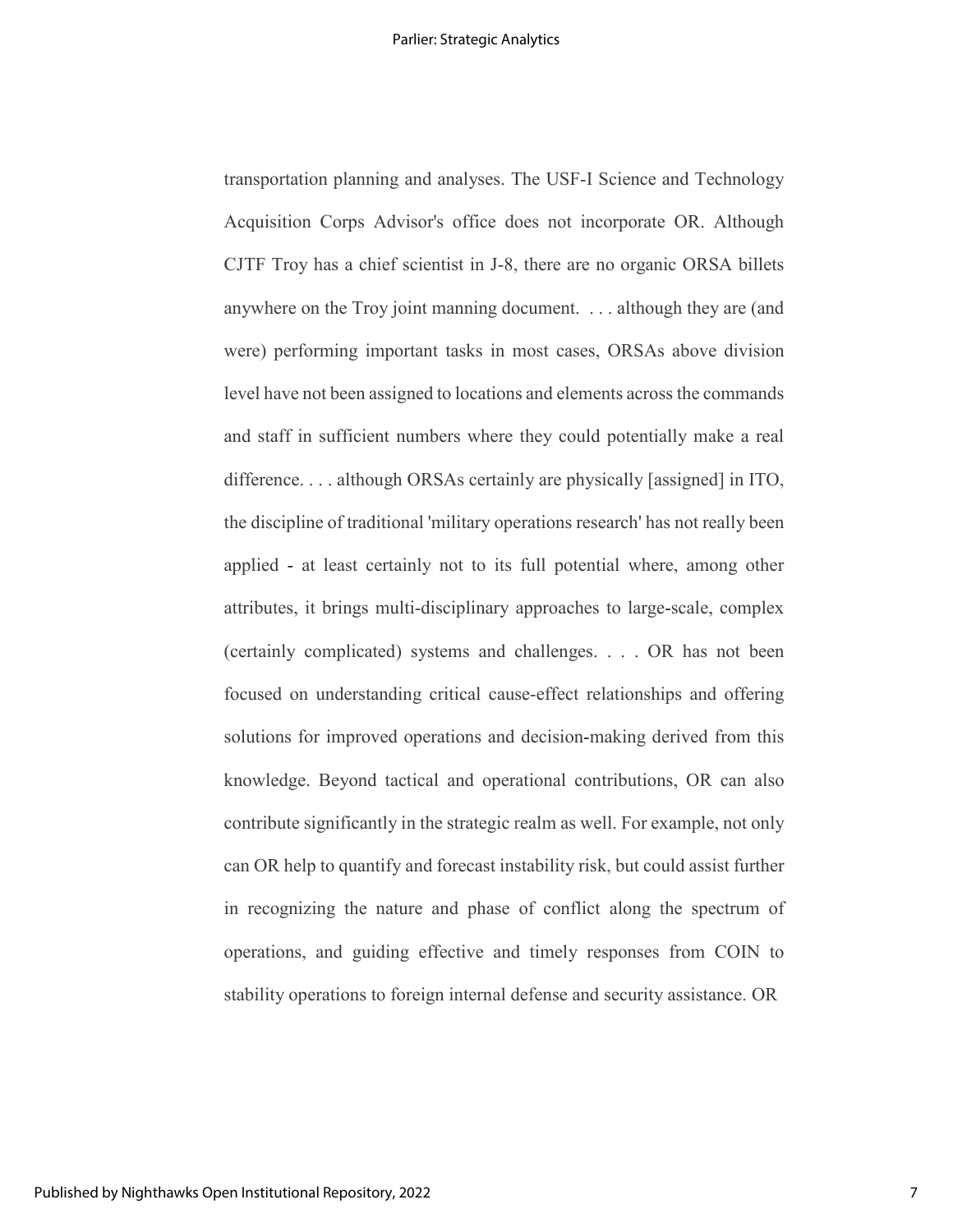can indeed contribute much (more) to the attainment of a 'learning organization' which the US Army is self-ascribed to be. (Parlier, 2010).

#### **Decker-Wagner Army Acquisition Review - 2011**

 The Army's problematic record of developing and fielding weapon systems was the subject of a special review chartered by the Secretary of the Army in 2010. The Army Acquisition Review panel, co-chaired by the Honorable Gilbert F. Decker, former Assistant Secretary of the Army (Acquisition, Logistics, and Technology) and General (retired) Louis C. Wagner, Jr., former Commanding General, Army Materiel Command, submitted their report entitled *Army Strong: Equipped, Trained and Ready, Final Report of the 2010 Army Acquisition Review* in January 2011. The extracts below provide an overview of recommendations explicitly pertaining to Operations Research support to Army Acquisition.

Reestablish the position of the Deputy Undersecretary of the Army for Operations Research . . . and staff the office with 9 people, including 3 military analysts. . . . The Army will benefit from an independent perspective that provides systems analysis as new programs are advocated. . . . Increase the authorizations and fill of FA 49 [Functional Area 49 operations research and systems] military analysts needed to support Army acquisition. . . . Military analysts provide the basis for program analyses of alternatives (AoA), cost-benefit determinations and system tradeoffs. This keeps acquisition programs on cost and on schedule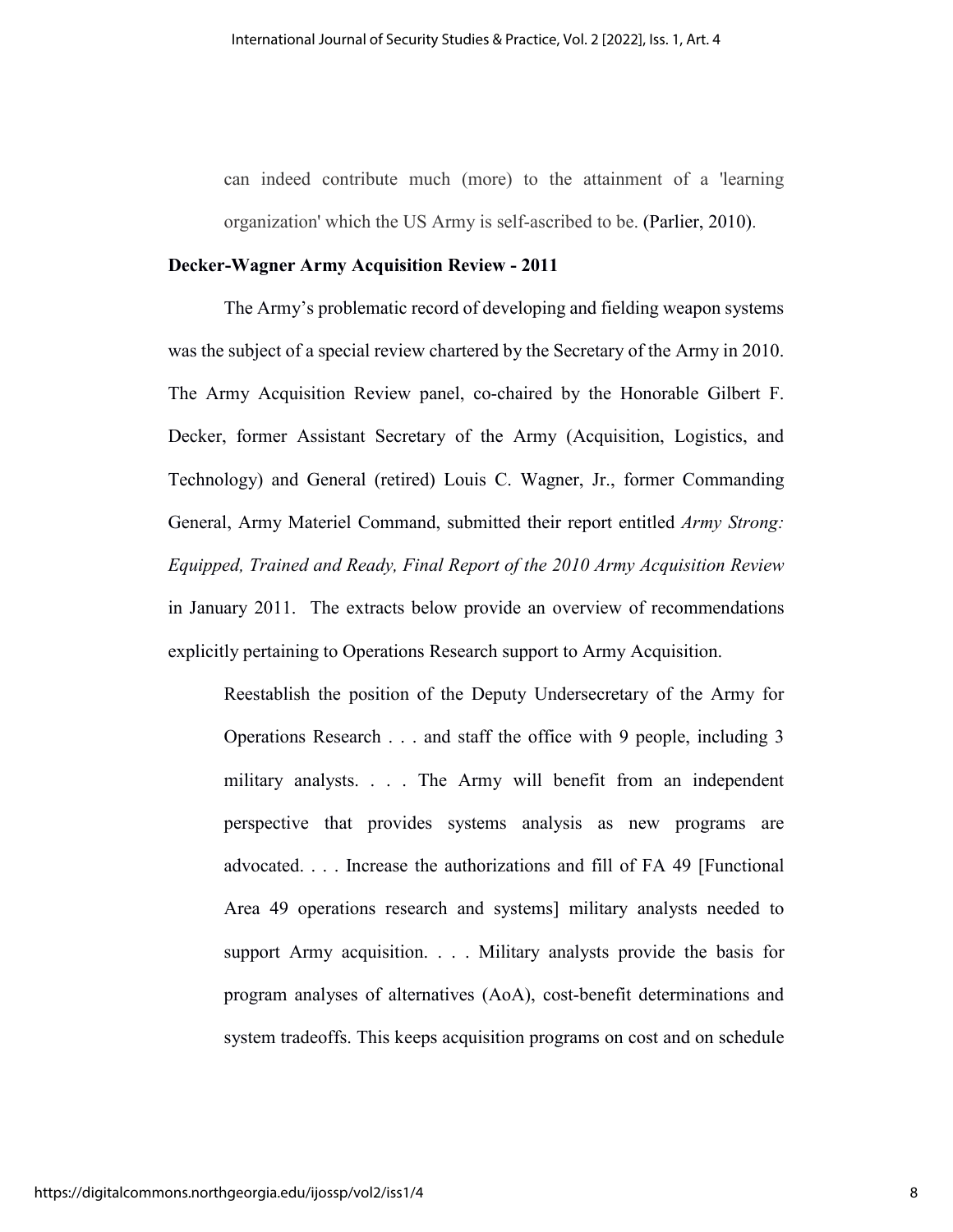while determining the best value to the Army. There is a need for an increased number of qualified analysts to perform this role in existing and future acquisition programs. (Army Acquisition Review Panel, 2011).

 Although all these recommendations were subsequently approved by the Secretary of the Army, in retrospect it is apparent that none were actually implemented.

#### **National Research Council: Special Logistics Study - 2014**

 In 2013, the Assistant Secretary of the Army (Acquisition, Logistics, and Technology) and Headquarters Department of the Army G-4 requested a special study from the National Academies of Sciences and Engineering Board on Army Science and Technology entitled, *Force Multiplying Technologies for Logistics Support to Military Operations*. The study explored capabilities and technologies for distributed operations to meet sustainment requirements for the Army in 2020 and beyond in support of the Joint Force Commander primarily focused on the Asia-Pacific region. Emphasis was placed upon a wide variety of technologies to reduce drivers for logistics requirements and options to enable support to units operating in a global, complex environment and emerging anti-access and area denial security challenges. Relevant extracts from two chapters focused on the potential applications and contributions of Operations Research are provided below.

Modeling and simulation resources (personnel and tools) are insufficient to evaluate, compare, and contrast various science and technology initiatives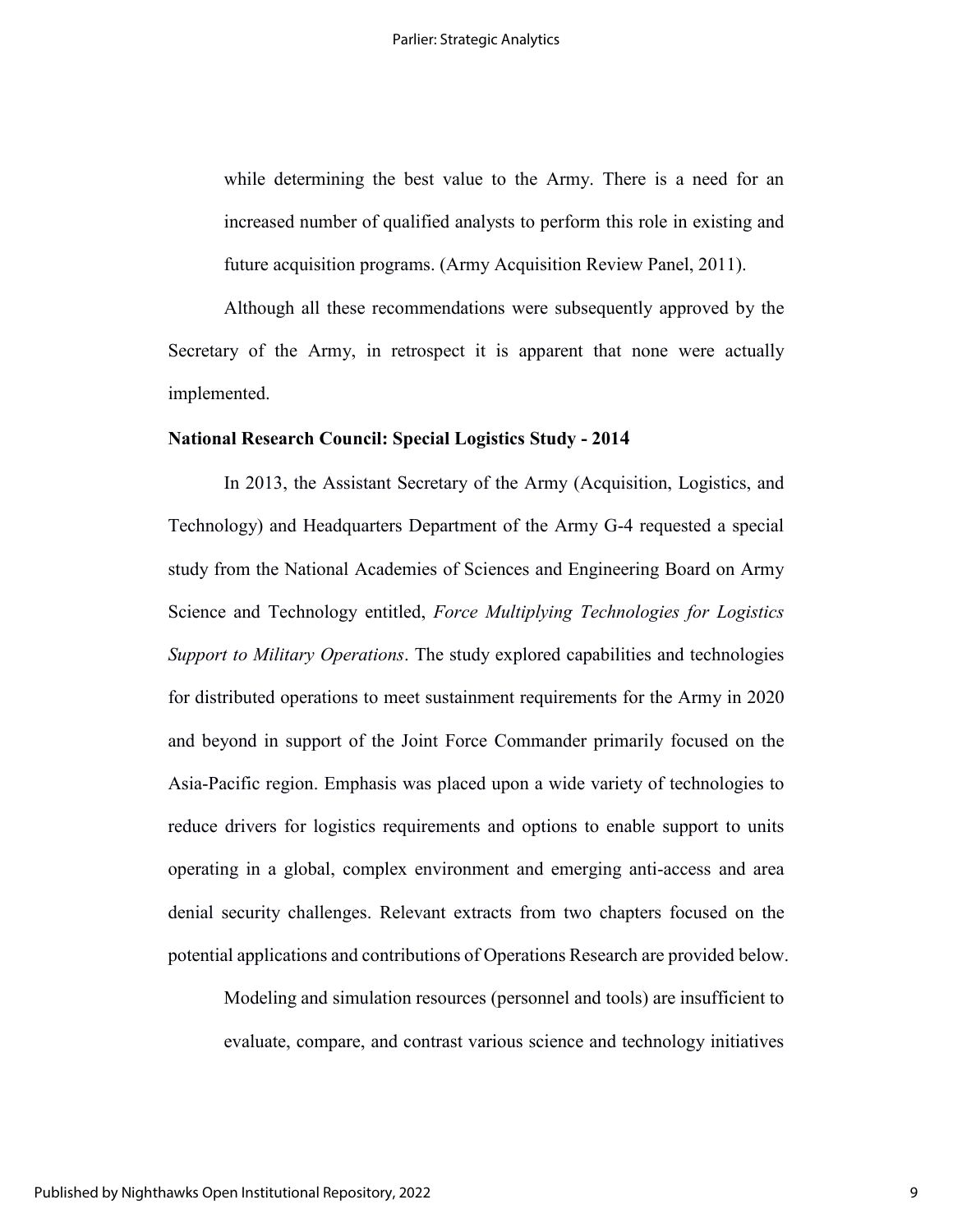and their respective impacts on both the force structure alternatives currently under consideration and operational outcomes across the spectrum of operations. Army modeling, simulation, and analytical capacity for conducting strategic logistics is fragmented and is inadequate to provide the cause-and-effect understanding essential for designing the force of the future. . . . The Army should make an appropriate investment in organizing the Army analytical community to better support the materiel enterprise. Such an investment is a precondition for sustainment excellence. In addition to rebuilding analytical capacity within the materiel enterprise, the committee strongly suggests a more comprehensive assessment of the state of Operations Research across the entire Army. (National Research Council, 2014).

#### **National Defense Strategy Commission - 2018**

 The National Defense Strategy Commission was created pursuant to the National Defense Authorization Act of 2017, to examine and make recommendations with respect to the national defense strategy of the United States and to assess the broad range of issues confronting the Nation. In January 2018 the Commissioners presented their findings to the President, Secretary of Defense, and both the House and Senate Armed Services Committees. In their Final Report the Commissioners warned

that making informed decisions about strategic, operational, and force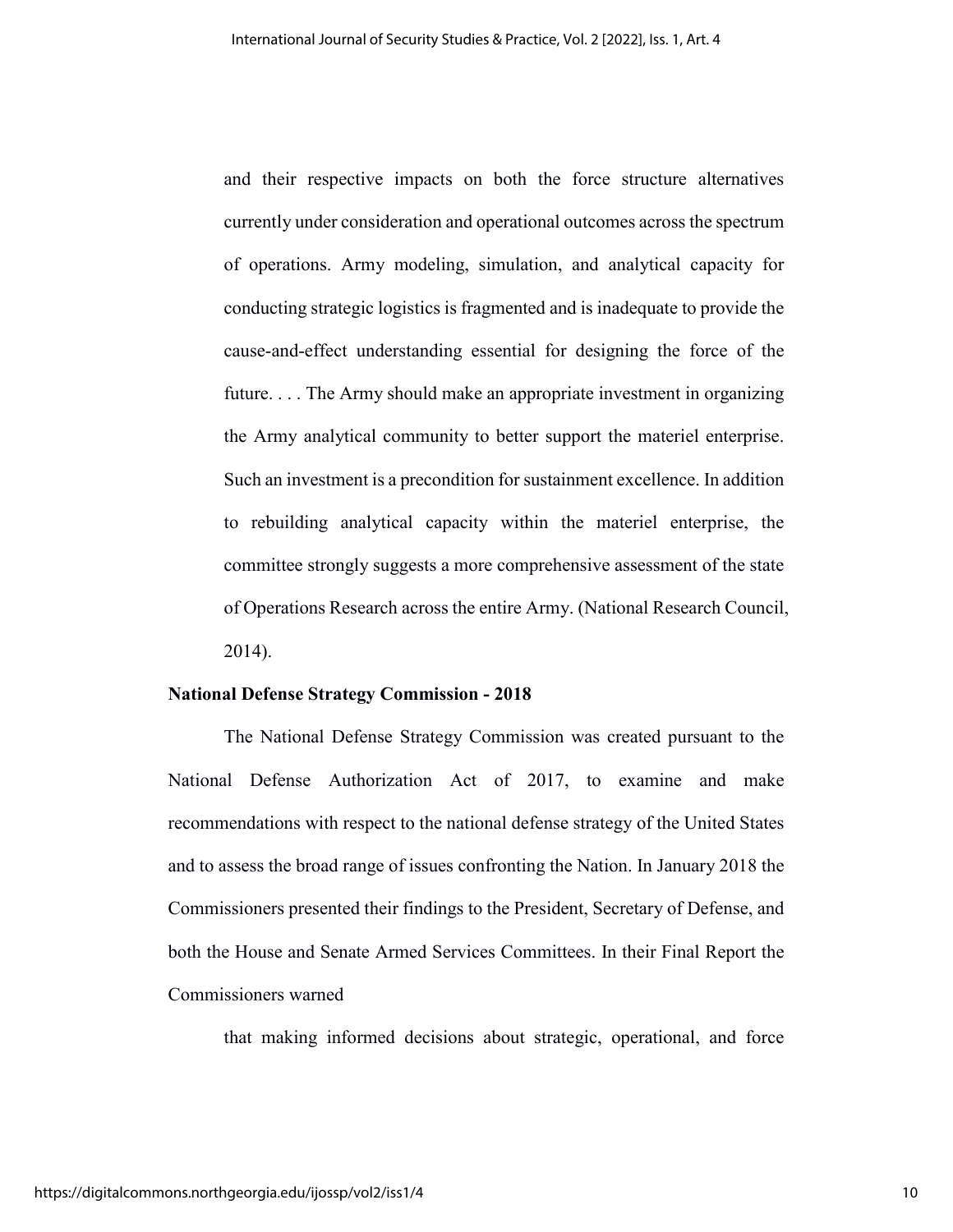development issues requires a foundation of state-of-the-art analytical capabilities. We found that DoD [Department of Defense] struggled to link objectives to operational concepts to capabilities to programs to resources. This deficit in analytical capability, expertise, and processes is intolerable in an organization responsible for such complex, expensive, and important tasks, and it must be remedied. DoD needs a rigorous force development plan that connects its investment strategy to key priorities in order to compete effectively with China and Russia. Repairing DoD's analytical capability is essential to meeting the challenges of the National Defense Strategy and giving Congress confidence that DoD's budget requests reflect its stated priorities. (National Defense Strategy Commission, 2018).

#### **Under Secretary of the Army Recruiting Study - 2019**

 In late summer 2018, shortly after failure to achieve the Army's annual enlisted recruiting mission became apparent, the Under Secretary of the Army directed an external review of research, studies, and analyses (RSA) programs supporting the Army recruiting enterprise. The final report provided three major perspectives on the role and contributions of RSA to recruiting success for the All-Volunteer Force: historical, operational, and strategic. Extracts relevant to Operations Research are provided below.

The Army's abilities to perform, manage, and capitalize on recruiting research, studies and analyses have eroded over the last 15 years to the point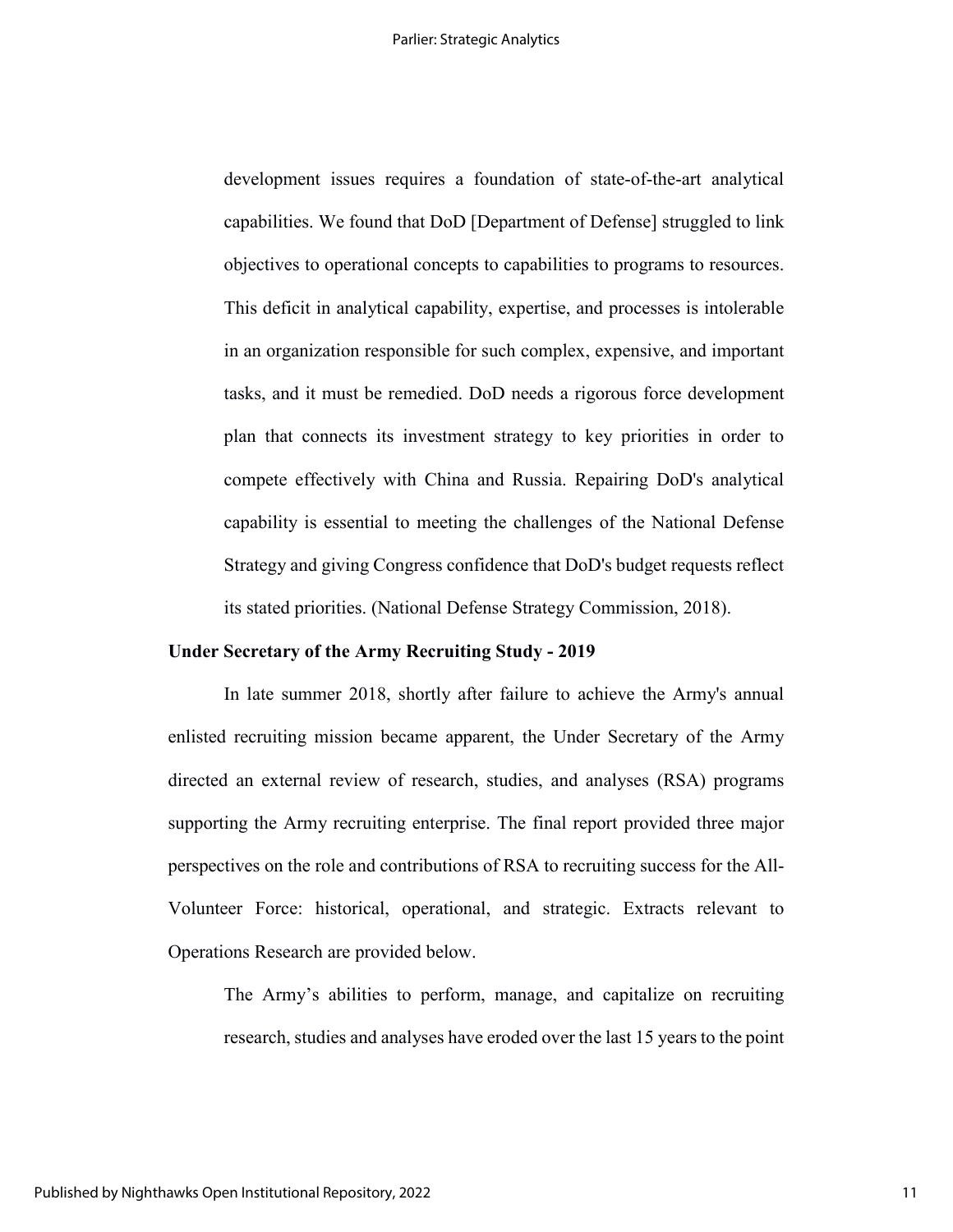where there is inadequate organic capacity left to responsively support factbased decision-making across the recruiting enterprise. Modeling and simulation resources are insufficient to generate, evaluate, compare, and contrast various initiatives and their respective impacts on operational outcomes across the recruiting spectrum of operations. . . . Over the past two decades, USAREC [U.S. Army Recruiting Command] PAE (analytical) force structure was initially reorganized into higher HQ [headquarters] staffs, then eliminated due to force reduction measures. With the exception of the "mission" function (retained today by USAREC G2), . . . few residual elements exist today. They are fragmented and preclude unity of effort. A recruiting RSA *program*, an essential core competency supporting USAREC for the past three decades, no longer exists. The Army is not making an appropriate investment in organizing the Army analytical community to adequately support the human capital enterprise, especially recruiting... Since its inception, the history of the All-Volunteer Force clearly reveals both the necessity for recruiting research, studies, and analyses and their demonstrable impact. Such an investment remains a precondition for recruiting excellence. The net effect of accumulating evidence, overwhelming and compelling in its totality, suggests that the US Army may no longer value OR as an important, much less core competency. (Parlier, 2019).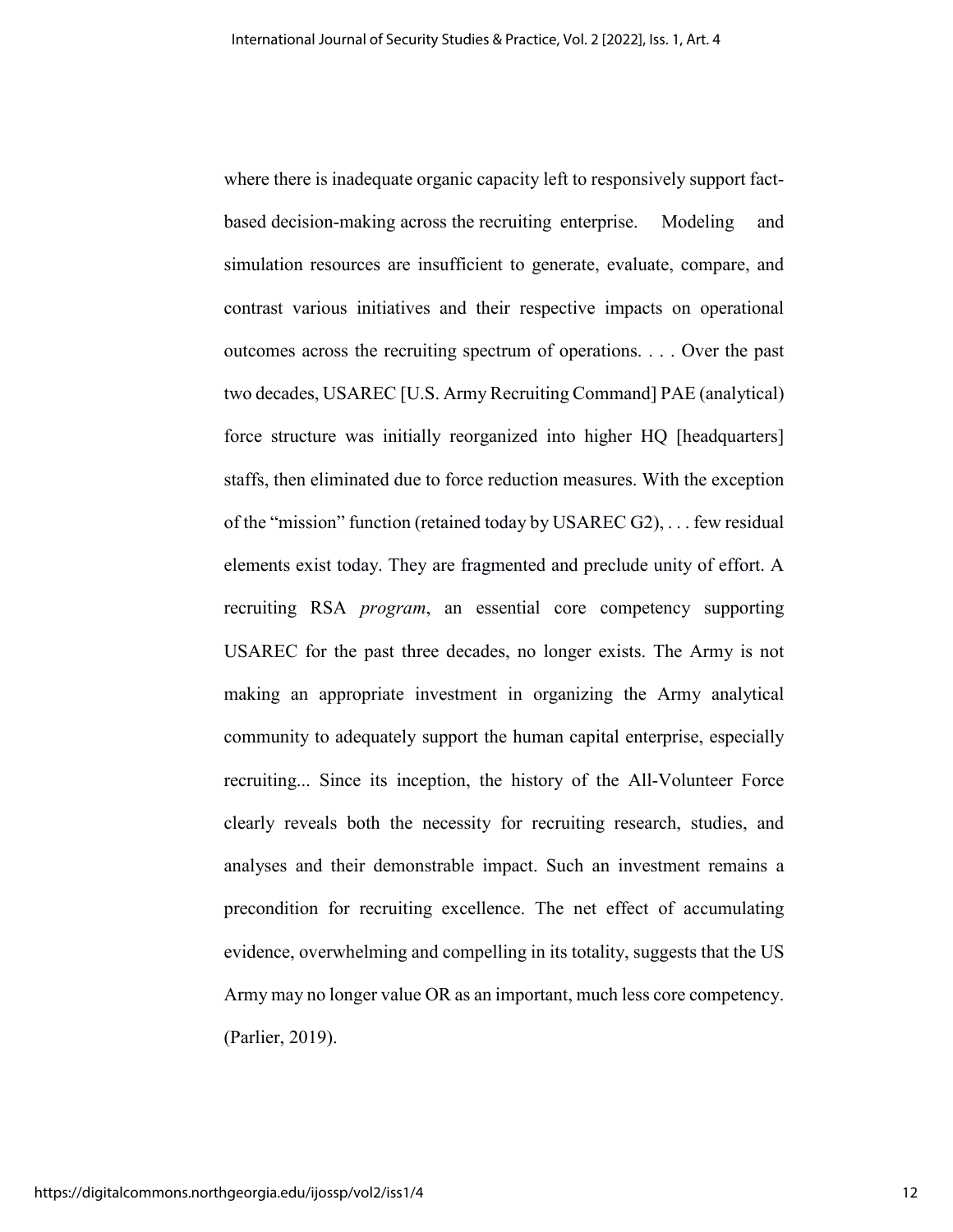### **National Research Council: Strategic Long Range Cannon - 2022**

The House Armed Services Committee requested this special study in the National Defense Authorization Act for Fiscal Year 2020. An ad hoc committee of the National Academies of Sciences, Engineering, and Medicine was directed to independently examine the feasibility of the U.S. Army's Strategic Long Range Cannon (SLRC) initiative, which aims to fire hypersonic-glide projectiles up to 1,000 miles for precision fires. The study team was directed to place scientific, engineering, and analytical emphasis upon the propellant, projectiles, launch system, and the cannon itself, and to identify and evaluate the technology approaches, acquisition strategy, and concepts of operations of the program.

Across three levels of integration [weapon system analysis, operational integration, and enterprise systems integration], we observed few indicators of the application of Operations Research (OR)... This diminished role [for OR] also afflicts other Army enterprise systems, and has been observed in several previous technical reports and special studies. In addition to noting the loss of analytical capacity in other Army enterprise domains, we also observe degradation in the use and applications of analytical methods for weapon system analysis, combat modeling, test and evaluation, and the broader land warfare analyses communities supporting the combat and force development functions within the institutional Army. . . . the Army would benefit from organizing the Army analytical community to better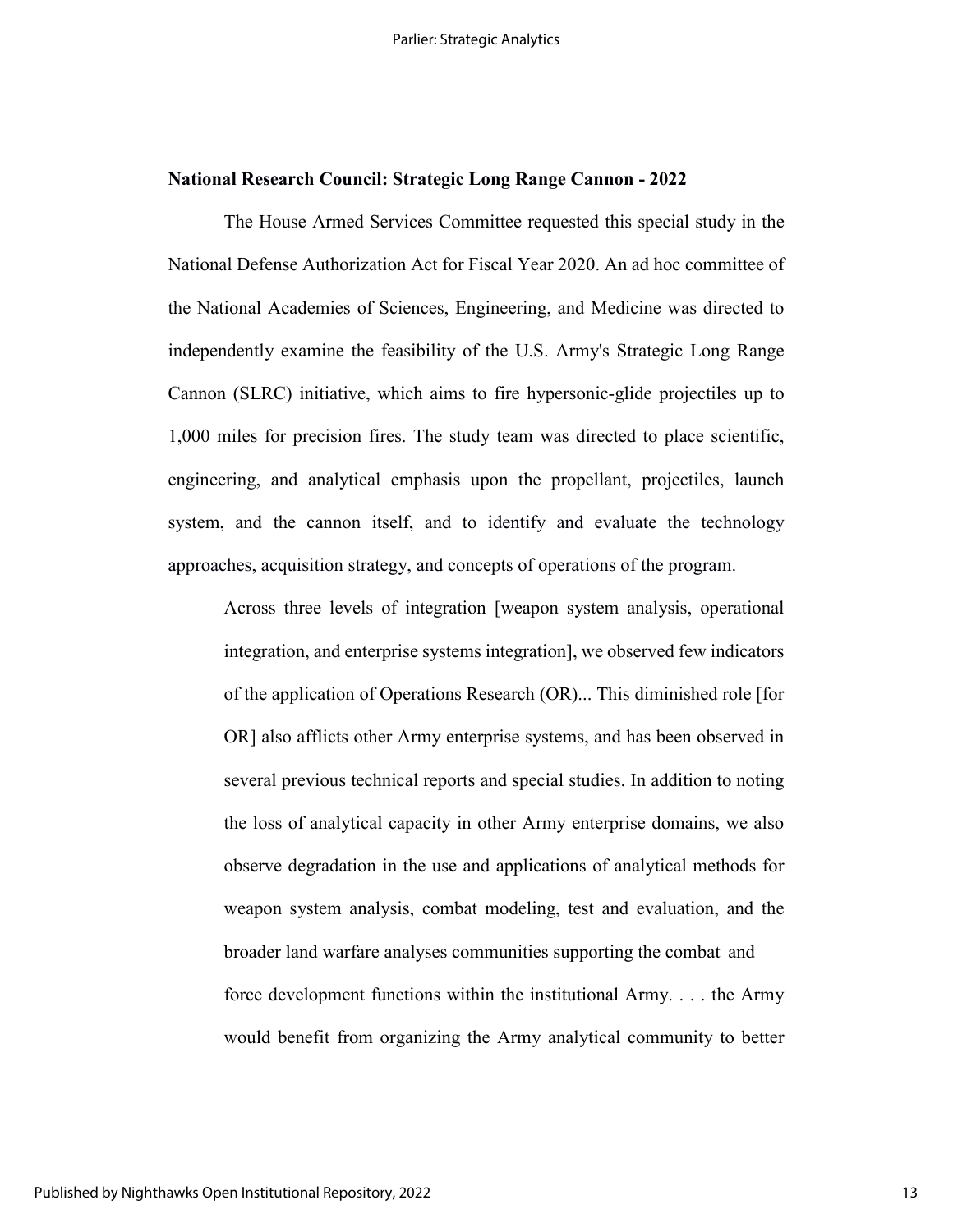support the RDT&E [Research, Development, Test, and Evaluation] enterprise. Such an investment is expected to accelerate technology innovation and attain modernization excellence. In addition to rebuilding analytical capacity within the RDT&E enterprise, the committee strongly suggests a more comprehensive assessment of the state of OR across the entire Army . . . The SLRC project illuminates a broader challenge confronting the US military today. Successfully integrating emerging technologies into weapon systems, operational concepts, and strategic plans is the central challenge confronting military innovation. Better understanding this process and accelerating it in non-intrusive ways requires overcoming bureaucratic risk aversion. (National Research Council, 2022).

#### **The State of U.S. Army Operations Research: An Assessment**

 With respect to OR contributions to broader Army challenges today, the persisting conditions described above are symptomatic of similar, pervasive conditions across an entire Army that continues to suffer from the post-Cold War decline of OR professionals, both federal civil service employees and especially the commissioned officer corps. Although the evidence for this has been irrefutable for over two decades now, there seems to be growing awareness and understanding of the widespread impact of this loss to both the operational and institutional Army. An analytical renaissance is desperately needed, long overdue, and a precondition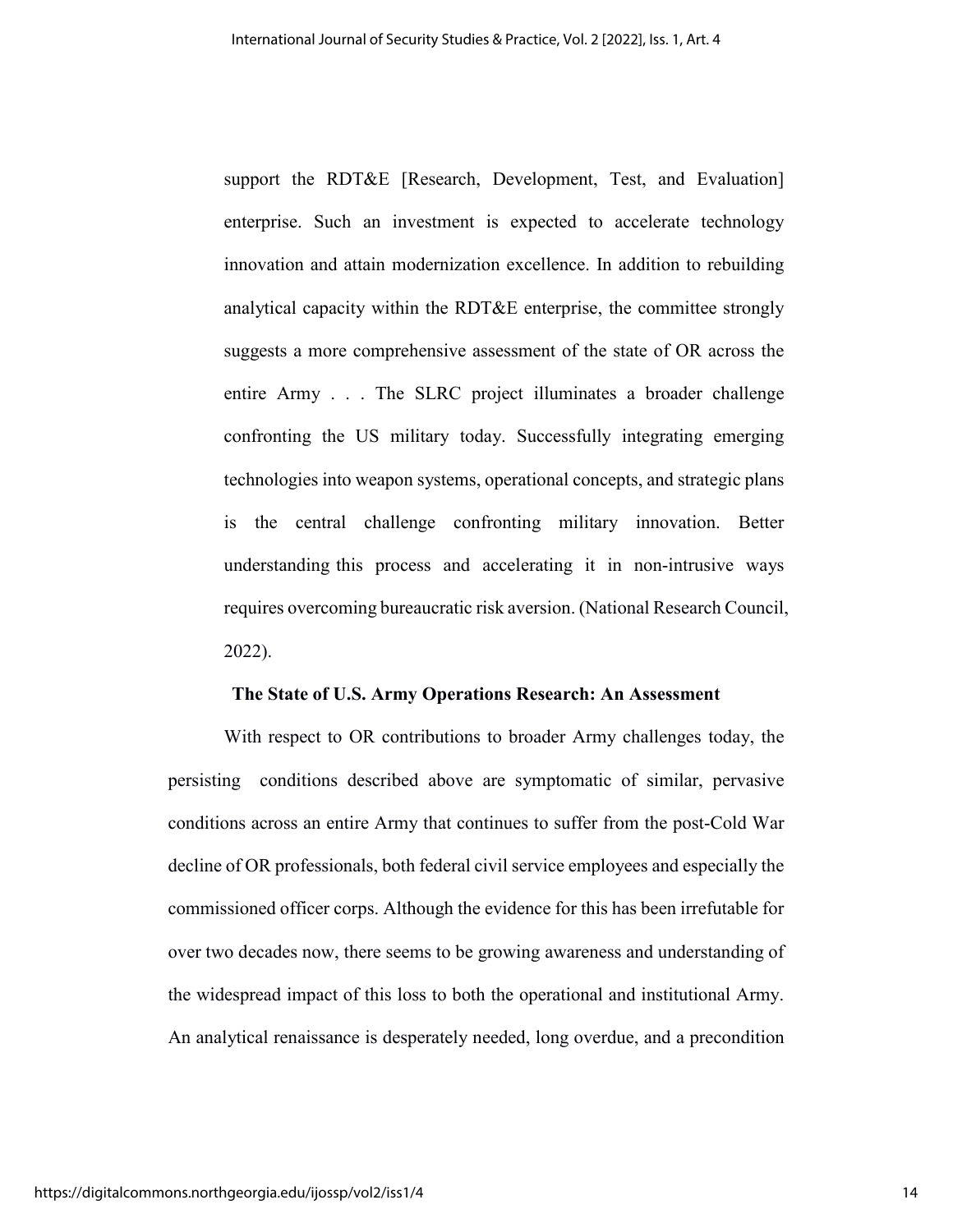for restoring combat overmatch and significant improvement within all major enterprise systems that comprise the US Army.

 Furthermore, the U.S. Army has not conducted a thorough, comprehensive assessment of the state of Operations Research in over two decades. The need for a comprehensive, forthright evaluation has become evident, especially given the paucity of existing analytical capacity allocated to various commands and organizations. Without introspection to generate a clear diagnosis, an effective prescription to pursue a cure will remain elusive.

 A major precept of any learning organization is an ability to genuinely *learn* lessons from the past and then actually *apply* them, rather than merely observe them. Such a retrospective can reinforce rather than retard innovation by discovering enduring principles that should be resurrected and applied. One possible framework to rigorously assess the current state of operations analyses in military organizations is to apply enduring principles derived from the early experience of Operations Research during World War II, among them: capacity, capability, organization, utilization, and contribution (Parlier, 2015). The Army must learn from its rich Operations Research heritage in order to fully capitalize on its promise now.

### **Military Operations Research Education**

 Since the early 1980s, the United States Military Academy at West Point has offered an Operations Research major. But the focus of this undergraduate program has since drifted and no longer consists of the unique curriculum that was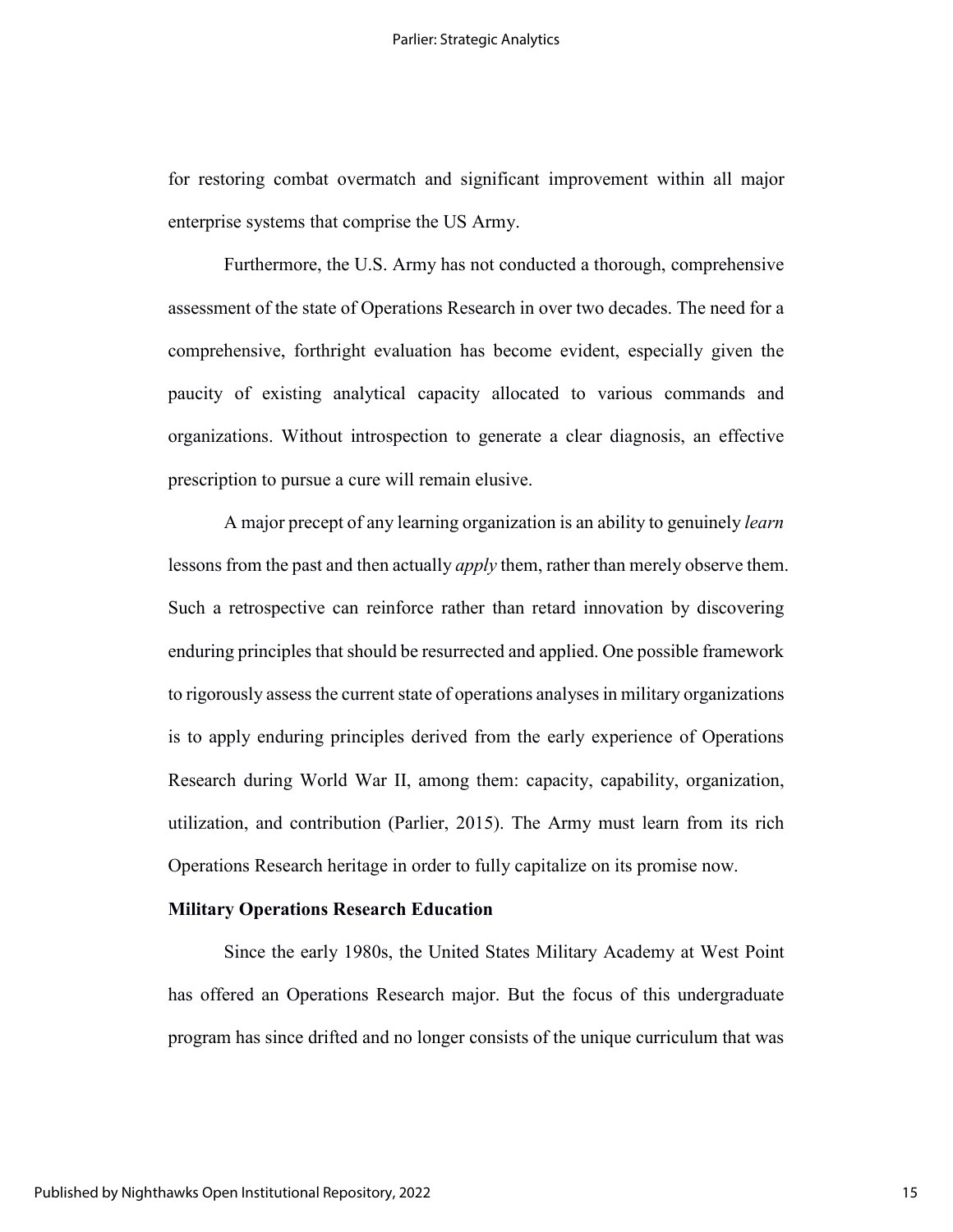once focused on weapon systems design and analysis, combat modeling, and simulation, war-gaming, and land warfare systems analysis.

 The Naval Postgraduate School (NPS) aligns many academic programs to military service professional development requirements, including weapon systems engineering, acquisition, logistics, and Operations Research. In the past, at the Army's request, the NPS Operations Research department developed specific Master of Science in Operations Research tracks tailored to Functional Area 49 areas of concentration including combat modeling, test and evaluation, land warfare analyses, and manpower and personnel. Today, these Army-oriented MOR tracks no longer exist.

Throughout much of the Cold War era and into the early years of the Global War on Terror, the Department of the Army headquarters structure included a Deputy Under Secretary dedicated to Operations Research, a three-star general civilian equivalent. The roles and contributions of the former Deputy Under Secretary of the Army (DUSA) for Operations Research (OR) - were both unique and influential:

- Provided broad Department of the Army-level oversight and guidance for the MOR analytical communities across the U.S. Army.
- Guidance to ensure various education programs, both internal to the Army (e.g., Army Logistics Management College Operations Research/Systems Analysis Continuing Education Program) and graduate-level Advanced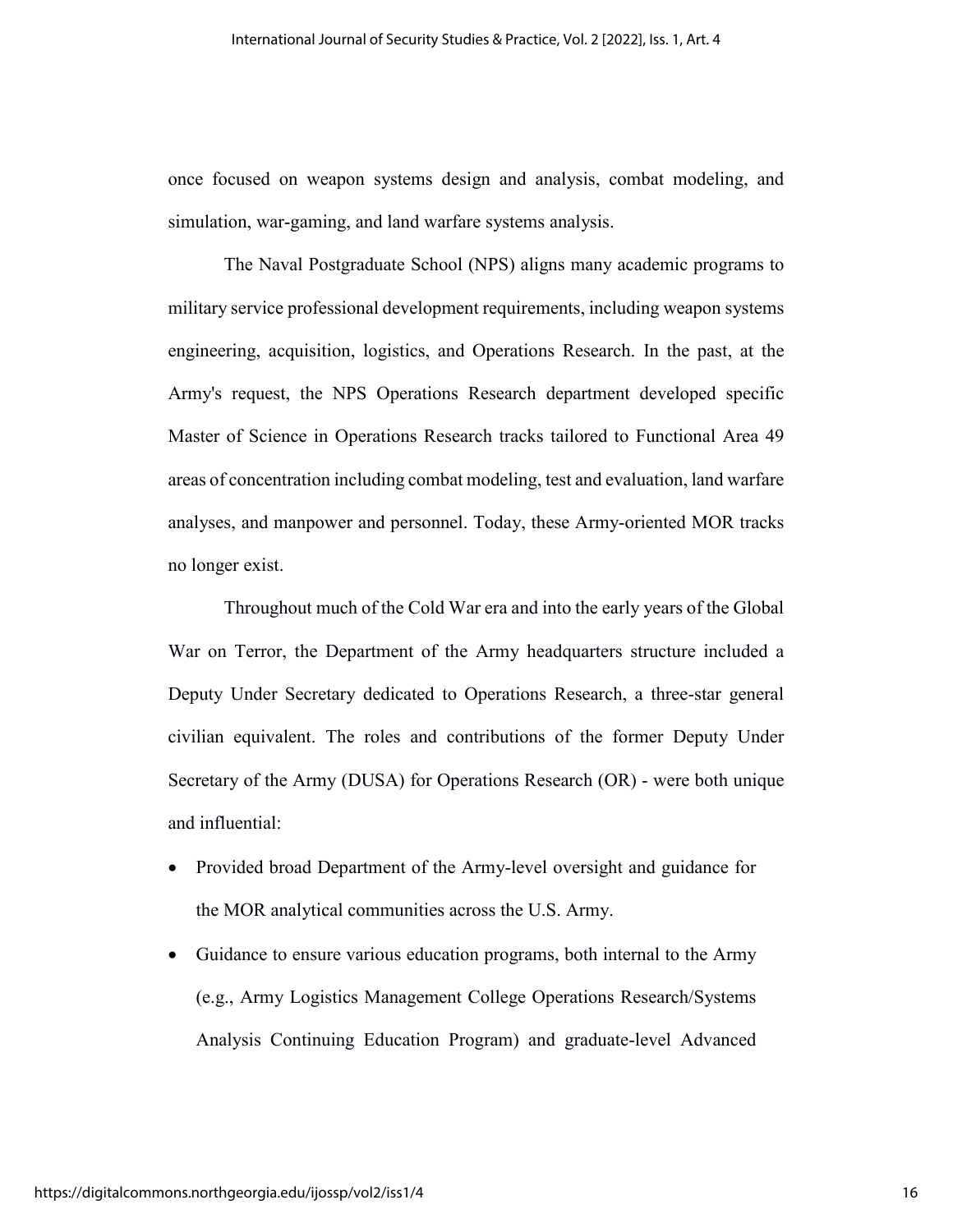Civil Schooling, met the needs of the Army and its OR communities, both military and civilian service.

- Influenced force structure and manning decisions to ensure OR capacity was sufficient, properly organized and allocated.
- Provided guidance, direction and coordination among Army Science & Technology, Test & Evaluation organizations, acquisition programs, and analysis communities.
- Supervised the OR professional development programs for both commissioned officer (FA49 [Functional Area 49 operations research and systems], Department of the Army Pamphlet 600-3) and civil service (Department of the Army Civilian operations research systems and cost analysts).
- Functioned as both a Chief Scientist and analytical teacher/mentor to the Army's senior military and civilian leaders.

In 2005, the DUSA (OR) office transitioned temporarily to DUSA (Business Transformation) for three years before being completely disbanded. Since then, as studies repeatedly reveal, the Army's enterprise-wide modeling, simulation, and analytical capacities have been depleted and fragmented. They are no longer sufficient to provide the cause-and-effect understanding essential for designing, acquiring, managing, and sustaining the future force.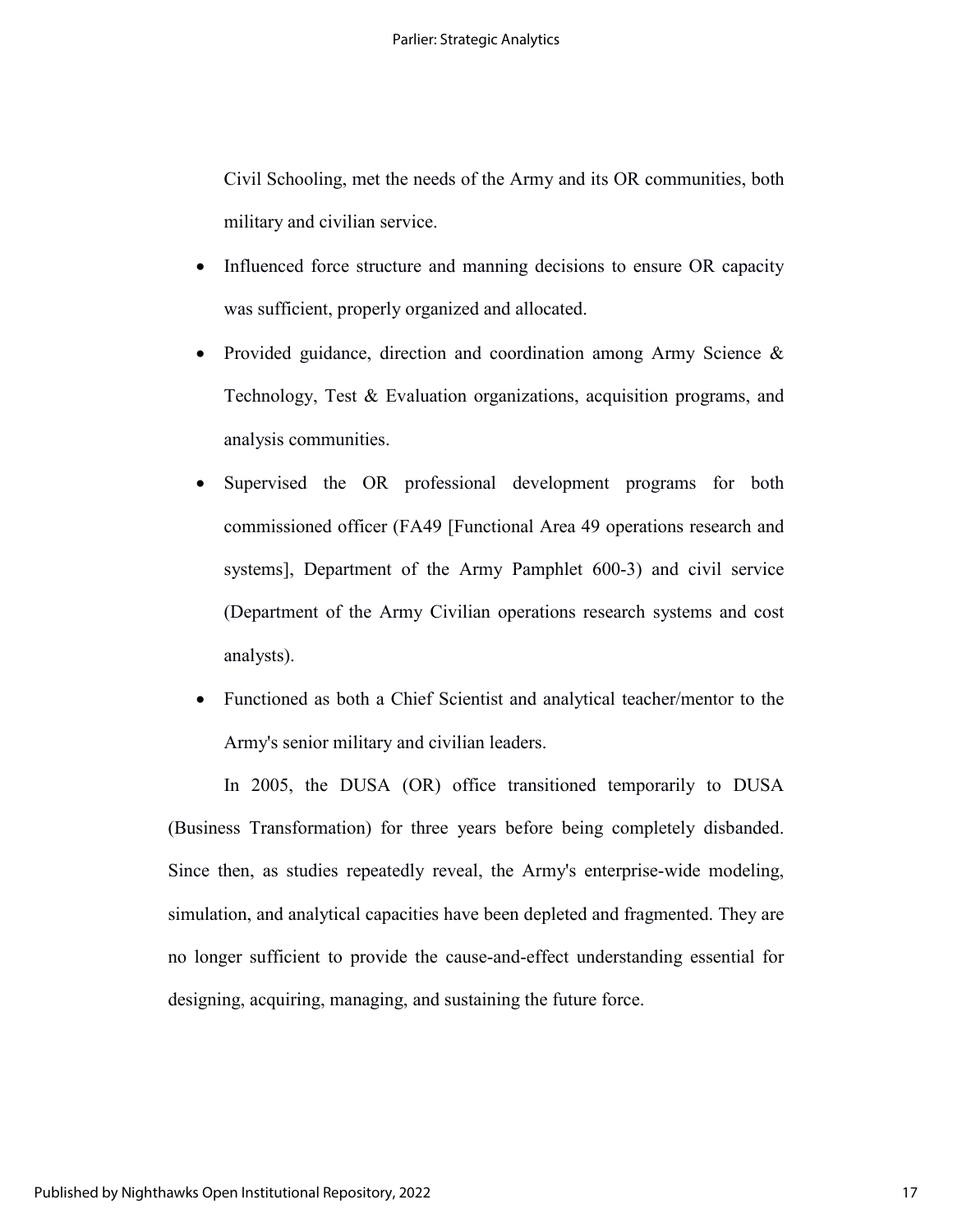#### **Restoring Army Operations Research: First Steps**

 The following recommendations are offered. First, as an initial step toward restoring and rebuilding analytical capacity, a comprehensive assessment of Operations Research across all major defense enterprise systems should be undertaken using an evaluation construct that includes analytical *capacity, capability, utilization, organization*, and *contribution*. Next, appropriate investments must be made toward rebuilding analytical capacity and organizing the defense Operations Research community to better support all of its major enterprise systems that comprise both institutional and warfighting organizations:

- strategic resource planning
- research and acquisition (Research, Development, Test &Evaluation)
- force development (manpower and personnel, training and education)
- force employment (joint operations and land warfare analyses)
- sustainment

 In particular, the Army should: re-establish the Deputy Under Secretary of the Army (Operations Research) or comparable position and office within the Army Secretariat; restore and update the Land Warfare Analyses program within the undergraduate OR major at the U.S. Military Academy; and restore the Land Warfare Analyses graduate program in the Operations Research Department at the Naval Postgraduate School for the U.S. Army, along with the tailored MSOR tracks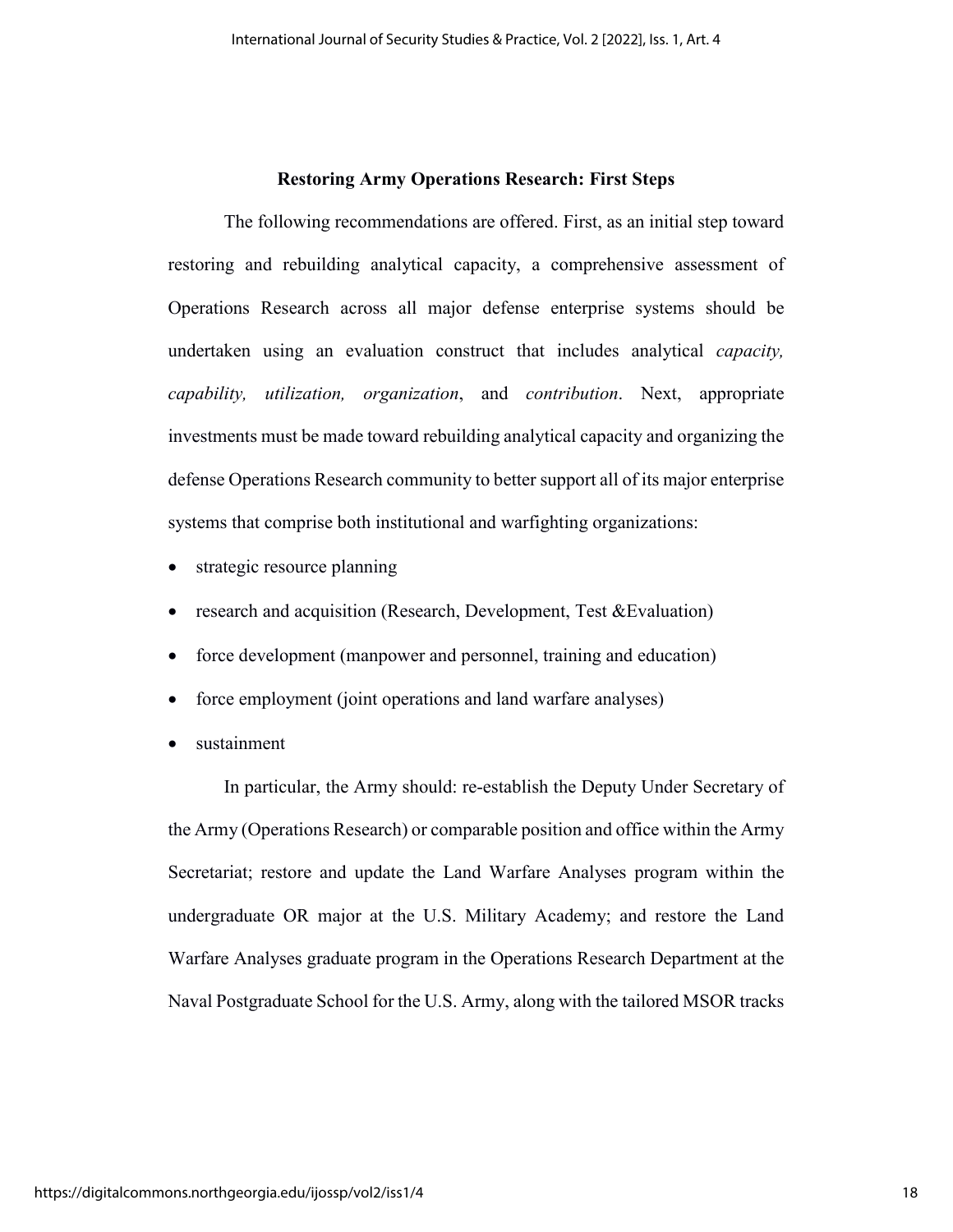that align with current FA49 (Functional Area 49 operations research and systems career) Areas of Concentration.

#### **Operations Research and Strategic Analytics**

Military organizations, especially successful ones, are renowned for their strong cultures. Yet the long history of military innovation reveals those cultures can also become impediments to organizational adaptation when failure looms. Organizational change has always provoked resistance, especially in large bureaucracies that require conformity. And, of course, our collective human nature tends to procrastinate until crises are upon us. To overcome both bureaucratic inertia and paralysis induced by disruptive chaos, cultures must have sources of innovation they can embrace. Some mechanism, or methodology, is needed to challenge the underlying logic of current practices, and to also demonstrate better ways ahead that will accommodate graceful transitions rather than catastrophic or slow-motion failures. "Strategic Analytics" can provide such an architecture.

Although scientific advancements continue to amaze us, we must better understand how technology, management, and policy interact in our complex sociotechnical enterprise systems. Management innovation often lags technology advances, yet is essential to fully capitalize on rapidly growing big data opportunities. This new Strategic Analytics framework aligns the "ends-waysmeans" strategy paradigm with corresponding prescriptive, predictive, and descriptive analytics domains, focusing on the ultimate purpose for which an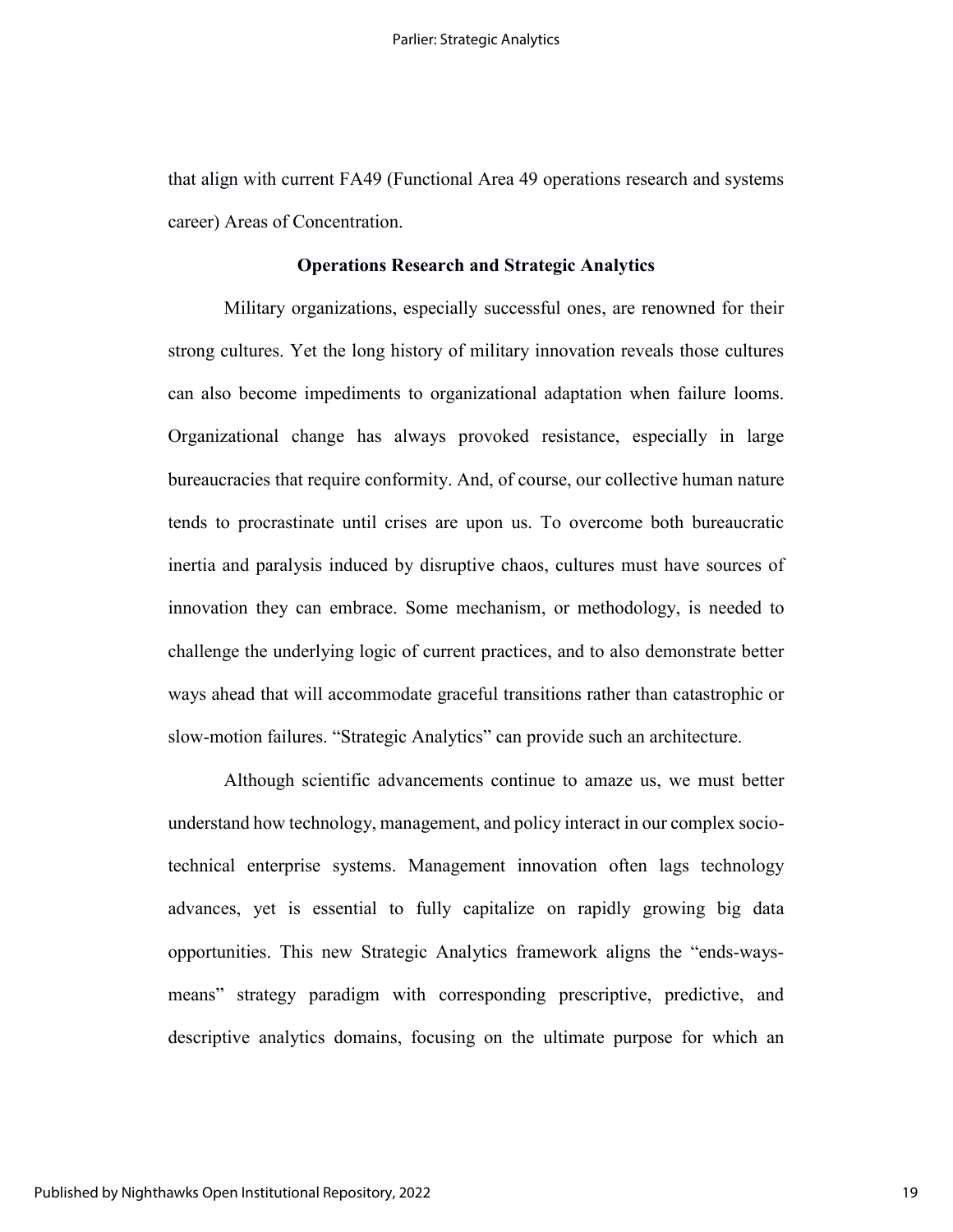organization exists. Descriptive analyses segment problems, diagnose structural disorders, and identify enabling remedies and potential "catalysts for innovation" ("means"). Next, a system-wide integrating perspective–synthesis–addresses the attainment of enterprise goals and objectives (desired "ends") using prescriptive analytics. Finally, the design and evaluation phase provides comprehensive roadmaps using predictive analytics to create "analytical architectures" ("ways") to measure progress and guide transformation. Another guiding principle inherent in Strategic Analytics is portrayed in Figure 1. The three quantities shown (inventory, capacity, and knowledge) are substitutes in the following sense: if more of one is available, then less of one or both of the others is necessary for the same level of system performance. This trade-off suggests a fundamental truth: if the amount and timeliness of useful data and good information for actionable decisions improves (i.e., increased knowledge or "what we know"), then with the same capacity ("what we can do") as before, it now becomes possible to improve system performance with fewer resources ("what we have").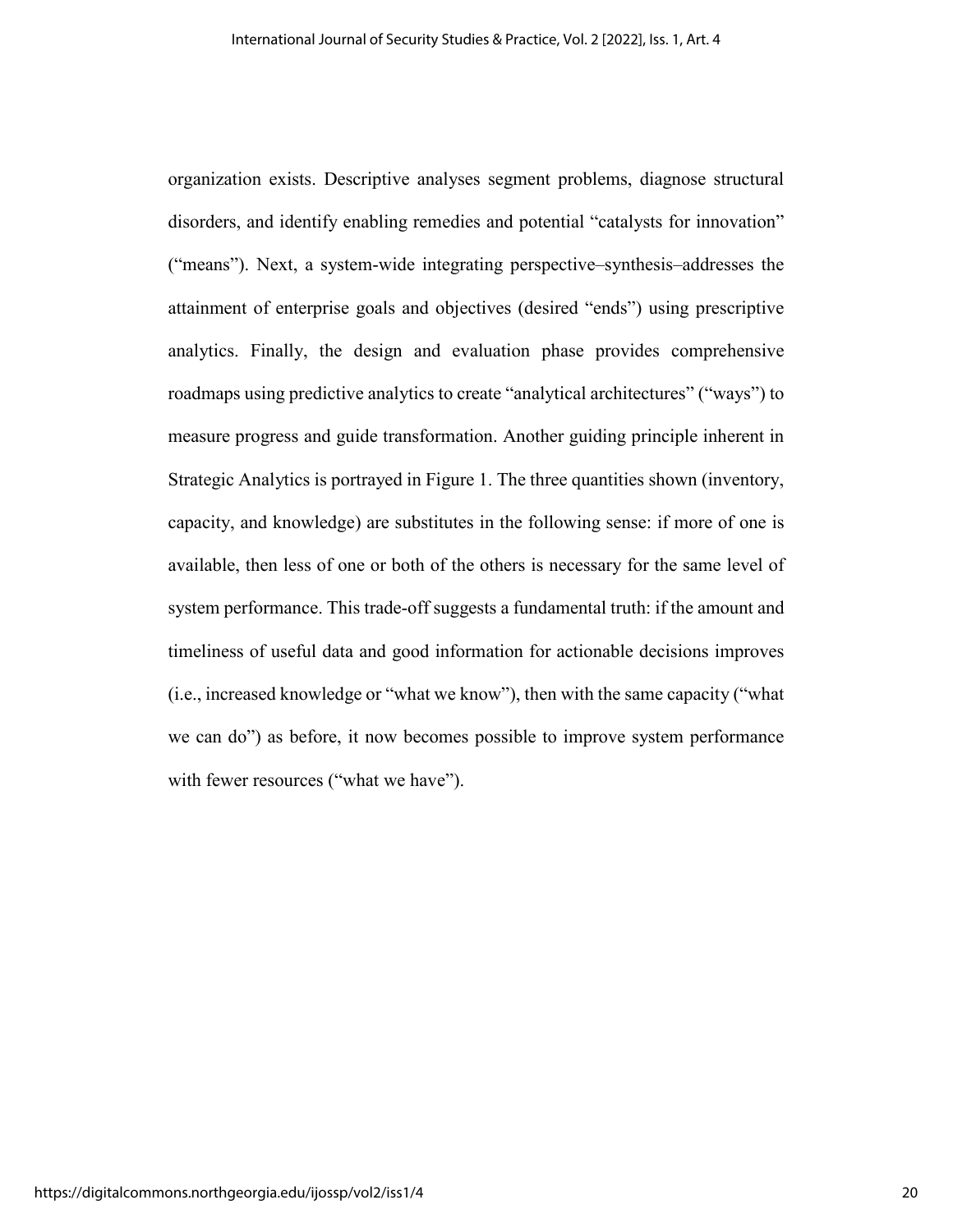## **Figure 1**

*Capacity, Inventory, and Knowledge* 

## Capacity, Inventory, and Knowledge

Substitutable Ingredients of System Performance



#### **Building Blocks for Strategic Analytics**

Among the enabling disciplines, capabilities, and methods for Strategic Analytics are decision support methods, engineering systems, dynamic strategic planning, and "engines for innovation" to enable rapid experimentation, generate insight, climb steep learning curves, and develop strategies around new concepts and technologies. Although so-called "IT solutions" have ubiquitous appeal and enormous investment levels, we need to include analytical architecture for enterprise challenges. Without the integrative power of OR to focus process reengineering on desired outcomes, this obsession can result in growing complexity, overwhelming the interpretive capacities of organizations. Ultimately, it is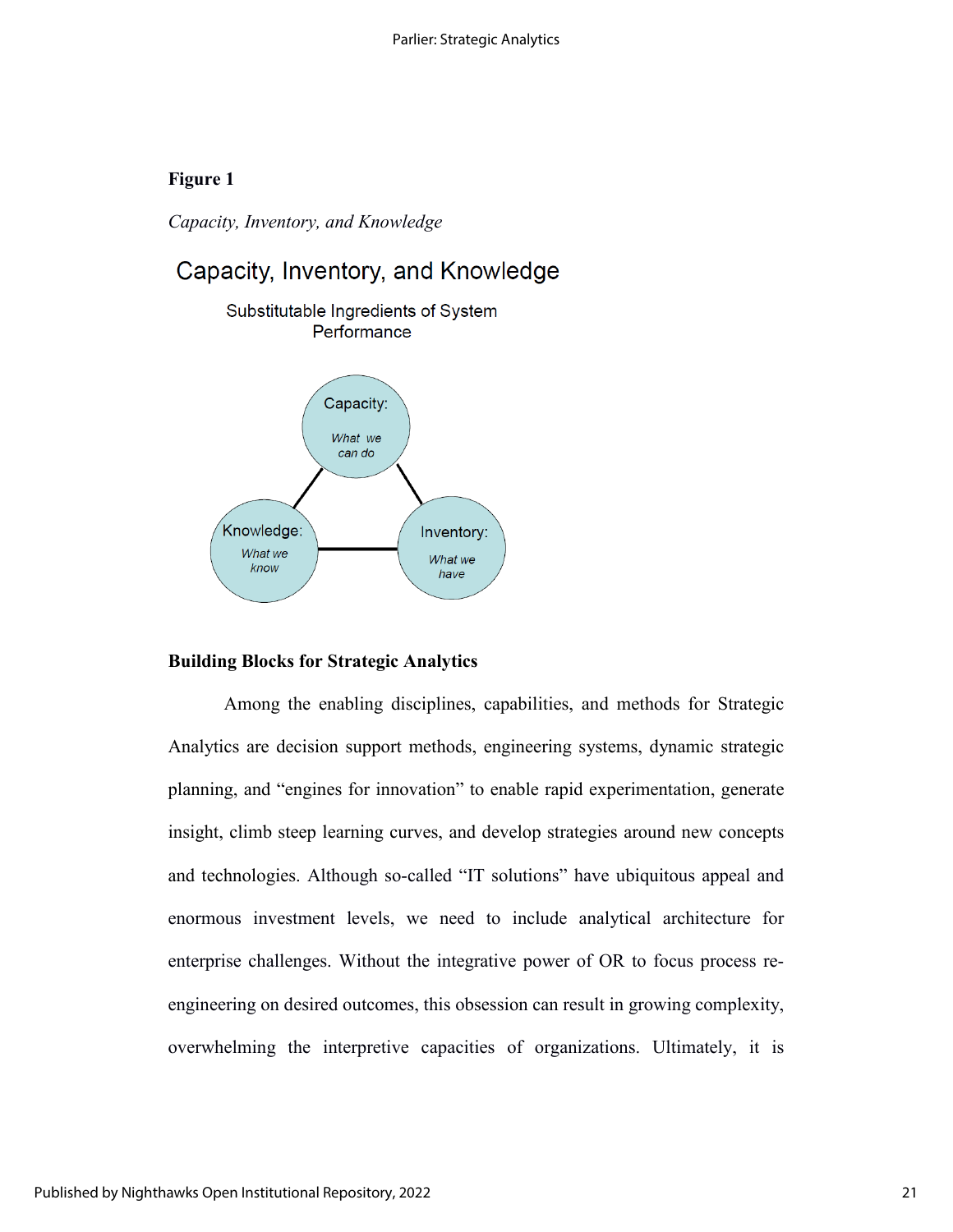management innovation that will enable better decisions from the growing amounts of information and improved situational awareness made available by advances in information technologies (see Figure 2). The goal should be effective integration of analytics into management policies by incorporating relevant analytical tools (OR) with the appropriate IT. Acknowledging these needs and developing the capacity to address them represent first steps toward Strategic Analytics.

### **Figure 2**

*Information Technologies vs. Decision Support Systems* 



**Information Technologies vs. Decision Support Systems** 

Many of our systems seem fragile and vulnerable, increasingly subject to catastrophic failure due to age and decay, human error, or what is known as "tightcoupling" in complex systems. And, while traditional engineering methods optimize performance based upon design specifications within assumed operating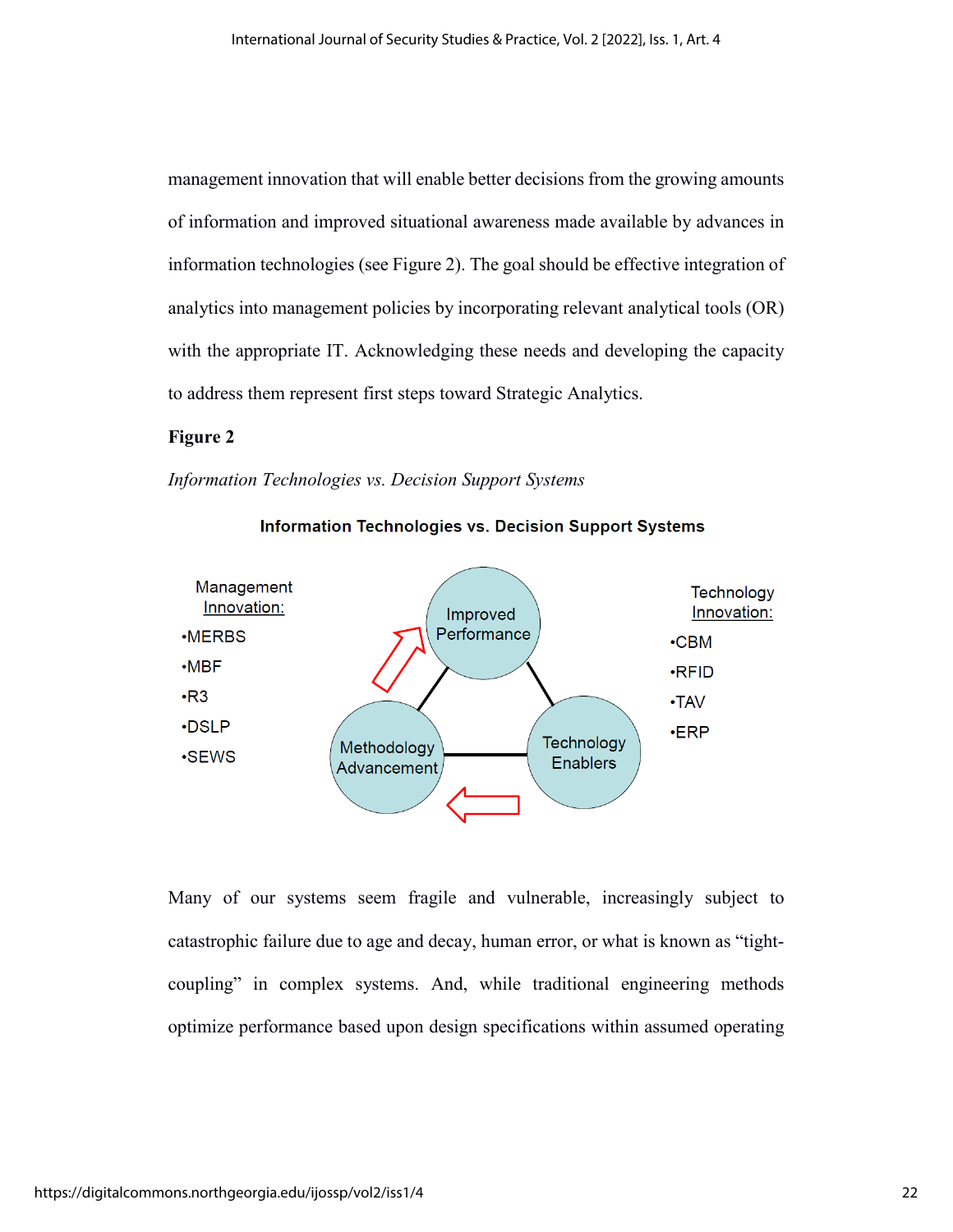environments, experience and history reveal that these systems, and how they are used, change over time often in unanticipated ways. This recognition is now leading to new design and management concepts where flexibility across a range of future possibilities, rather than optimizing to a specific assumed environment, is needed to accommodate inevitable change. Thus, a capacity for adaptation must be "built in" to create a resilient system that can adjust as needed.

Just as nanotechnology is increasing our understanding of very small-scale structures, the evolving discipline of Engineering Systems is expanding our macroscopic understanding of very large-scale enterprise systems defined by their technical, managerial, and social complexity. Engineering Systems represents the next epoch of scientific innovation beyond inventions and complex systems. This new and evolving approach represents a new paradigm in systems design by shifting from the traditional focus on fixed specifications, or "requirements", toward the active management of uncertainty in the implementation of sociotechnical systems (deWeck, Roos, & Magee, 2011).

Most system design methods generate a precise, "optimized" solution based on a set of very specific conditions, assumptions, and forecasts. However, these methods are rarely valid over longer planning horizons as strategic designs for technological systems. In contrast, Dynamic Strategic Planning (DSP) instead presumes forecasts to be inherently inaccurate and therefore generates flexibility as part of the design process. This method incorporates optimization techniques and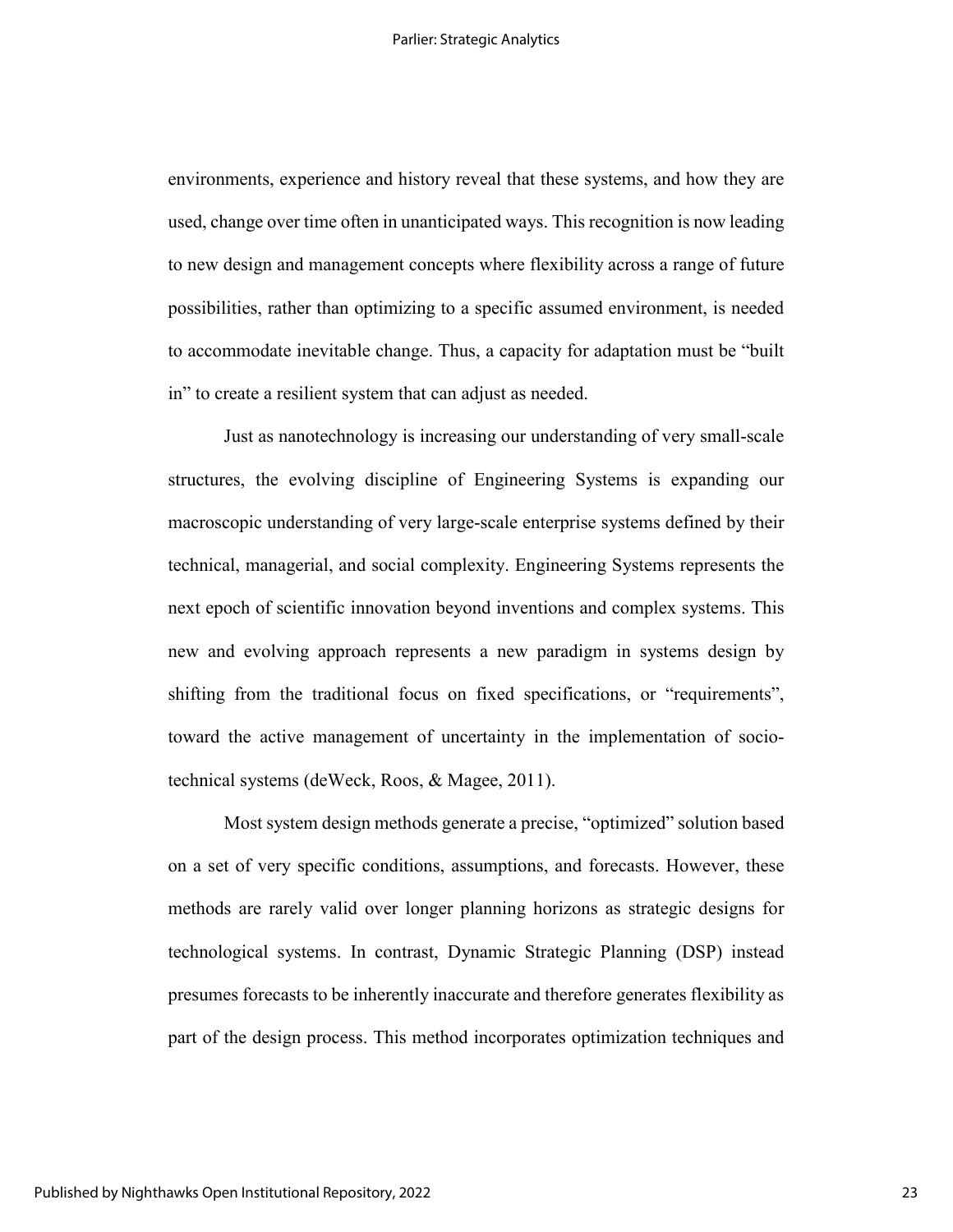decision analysis methods, and has evolved by adapting "options analysis" from financial engineering to the design process. DSP allows for the optimal policy, which cannot be preordained at the beginning of the undertaking, to reveal itself over time as conditions unfold that, even when anticipated, cannot be predicted with certainty.

#### **Engines for Innovation**

How, then, can innovation be better understood and accelerated in a controlled way to minimize the debilitating effects of disruption? An "engine for innovation" (EfI), or virtual test bed, is needed to provide a synthetic, non-intrusive environment for experimentation and evaluation of creative ideas and concepts. This synthetic environment, or micro-world, transforms theoretical knowledge into practical applications by catalyzing innovation often found at the seams between disciplines, technologies, and institutions. Thus, an EfI generates technological and managerial initiatives consistent with the organization's vision, "incubates" and rigorously analyzes them within a non-intrusive test bed, then rapidly transitions into actual practice those selected as most promising. The functional design for an EfI includes three organizational components that comprise core competencies (mission essential tasks) as illuminated in Figure 3:

An R&D model and supporting framework to function as a generator, magnet, conduit, clearinghouse, and database for "good ideas."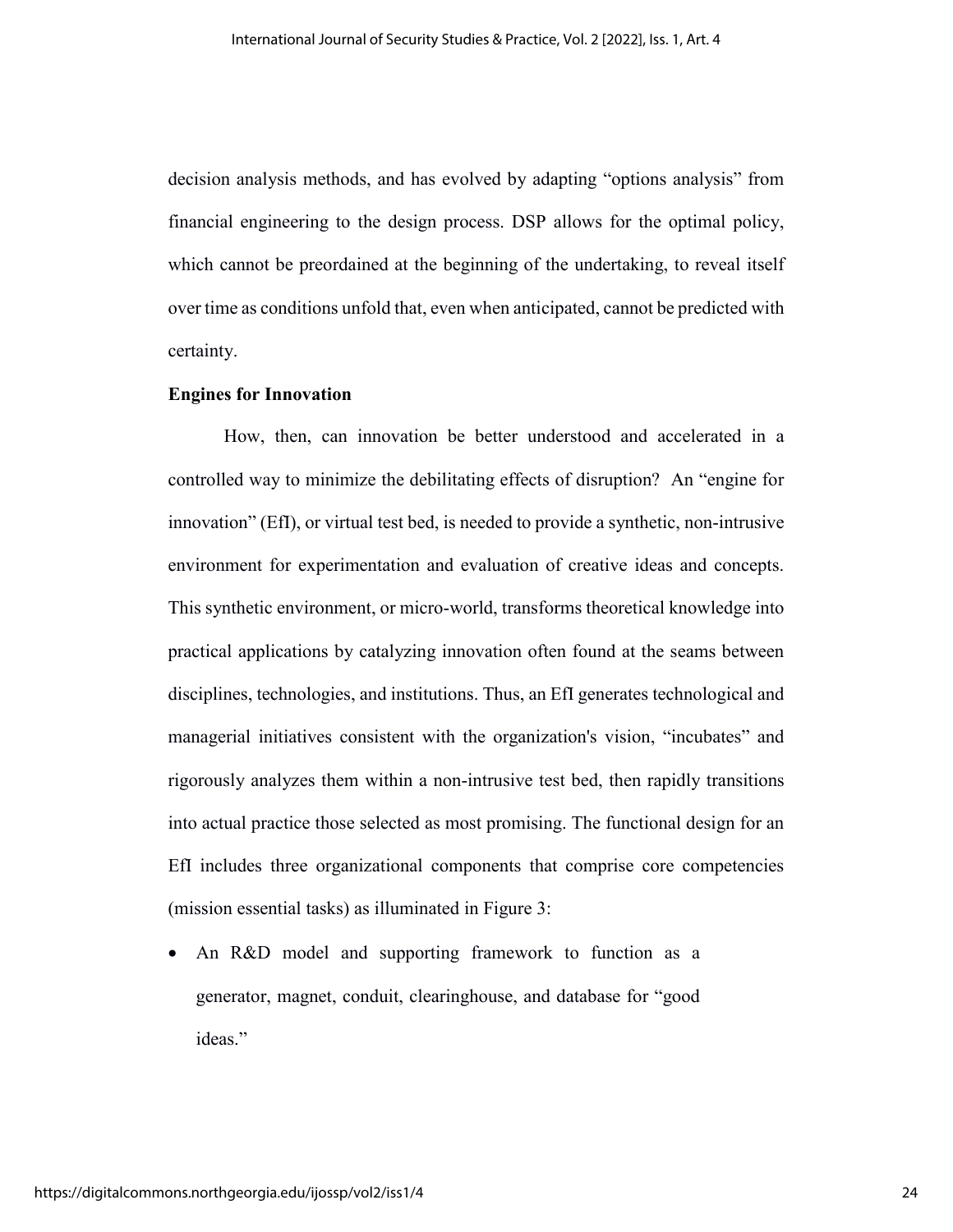- A modeling, simulation, and analysis component that contains a rigorous analytical capacity to evaluate and assess the improved performance, contributions, and associated costs that promising "good ideas" might have on the enterprise.
- An implementation component to accelerate the transition of promising concepts into existing organizations, agencies, and companies by providing training, education, technical support, risk reduction and mitigation methods during transformational phases.

Feedback loops accommodate better understanding as knowledge is generated, and for subsequent model refinement and calibration. These three components do the following:

- Encourage and capture a wide variety of "inventions."
- "Incubate" those great ideas and concepts within virtual organizations to test, evaluate, refine, and assess their potential costs, system effects, and contributions in a nonintrusive manner.
- Rapidly transition those most promising into actual commercial or governmental practice.

An EfI can help guide project planning and execution by providing a "crawl-walk-run" sequence from engineering analysis, then to analytical demonstrations, then to field testing with appropriate feedback loops to accommodate better understanding as knowledge is generated, and for subsequent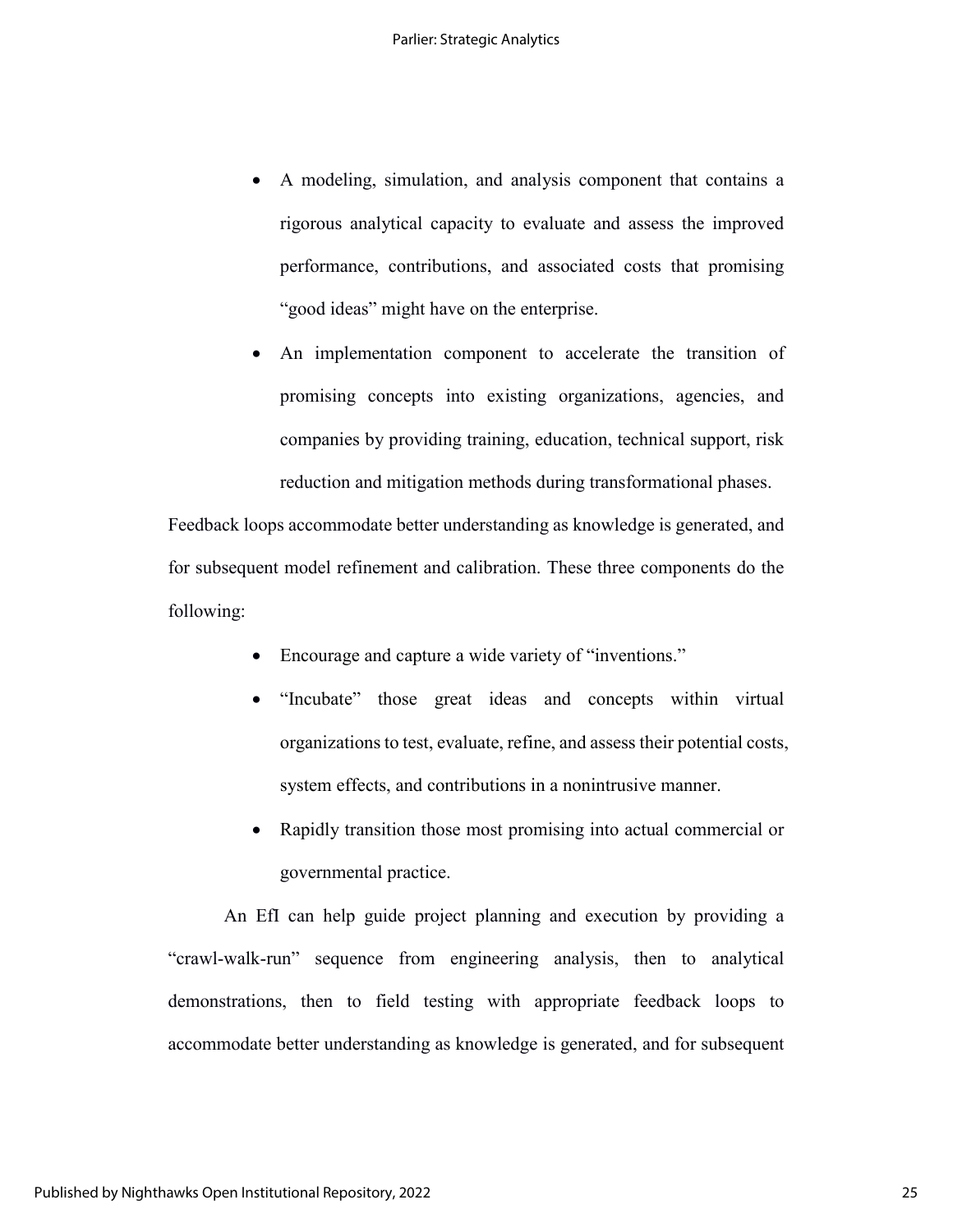model refinement and calibration. The purpose of this deliberative, cyclical discovery process is to sustain continuous improvement through experimentation, prototyping, field testing, and rigorous analysis.

### **Figure 3**





# **Engines for Innovation**

## **Applications and Attributes of Strategic Analytics**

In recent years, the application of Strategic Analytics to several Army enterprise challenges has shown these "engines for innovation" can be a valuable organizational mechanism for successfully pursuing transformational strategies. Central to these endeavors was the extensive application of Operations Research, data sciences, and management innovation for improved performance. Although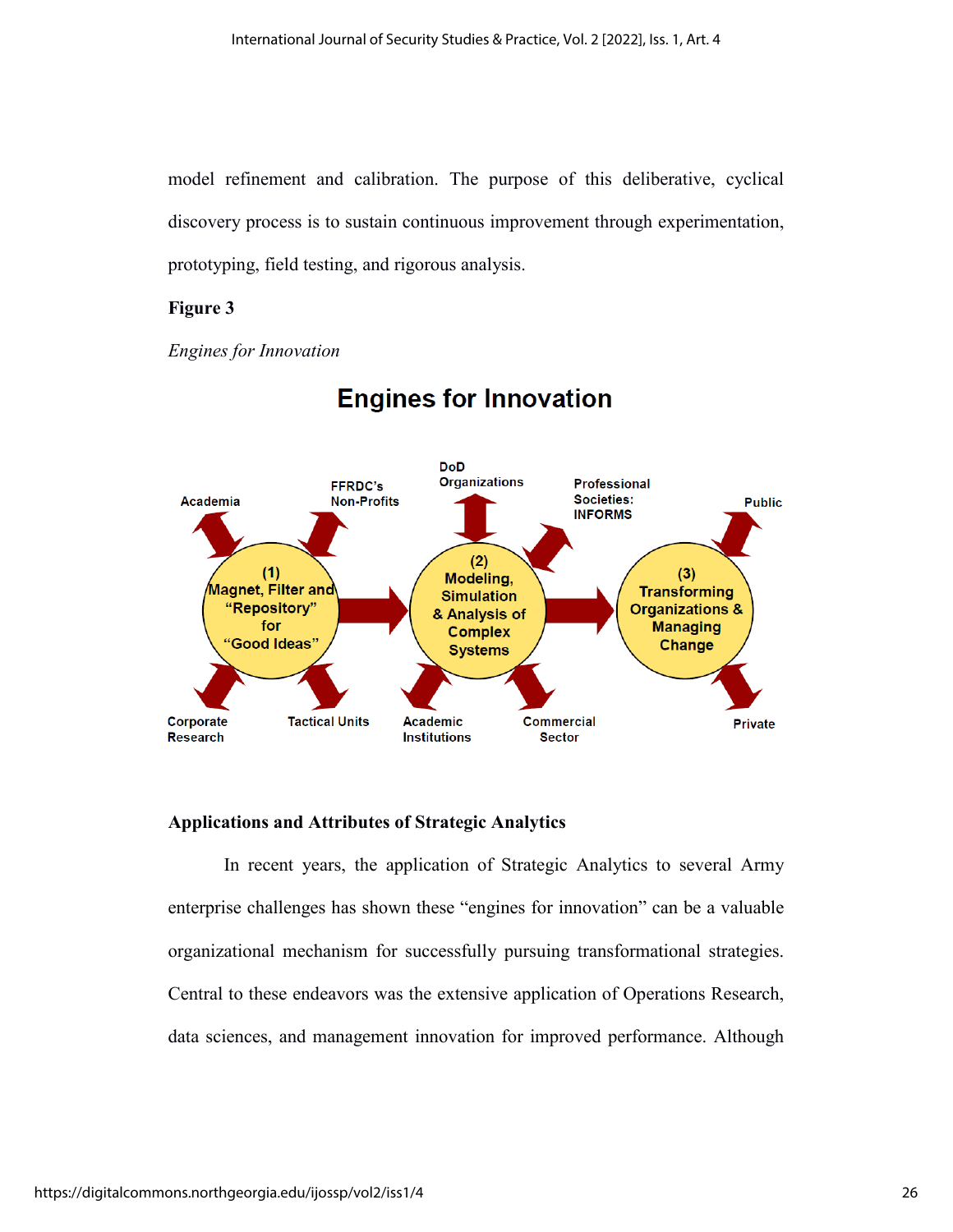their fundamental natures were vastly different–defense resource planning, sustaining our All-Volunteer Force, and materiel supply chain transformation–they all required an ability to organize, manage, lead, and develop highly talented multidisciplinary teams (Parlier, 2020). These concepts and methods for Strategic Analytics should now be extended and applied more broadly across many other national security challenges as well.

 At its inception 85 years ago, Operations Research was unique in its multidisciplinary origins which combined both inductive and deductive reasoning. More recently, the convergence of systems thinking, ubiquitous data, and computational advances has made OR an enabling technology for a wide variety of applications. To date, these particular applications of Strategic Analytics not only fully capitalize on the integrative features of OR but also reveal structural similarities, common attributes and characteristics, among these vastly different enterprise challenges. Consequently, they provide a solid foundation for a general theory and framework for Strategic Analytics as a methodology for the design, analysis, and management of socio-technical enterprise systems where improved performance and ultimate success require an understanding of both technical innovation and human behavior; technological and *social* ingenuity. The remainder of this section describes a few of these attributes: resilient designs, early warning for enterprise systems, social ingenuity for innovation, 'ends' vs. 'ways', and 'systems of *teams'.*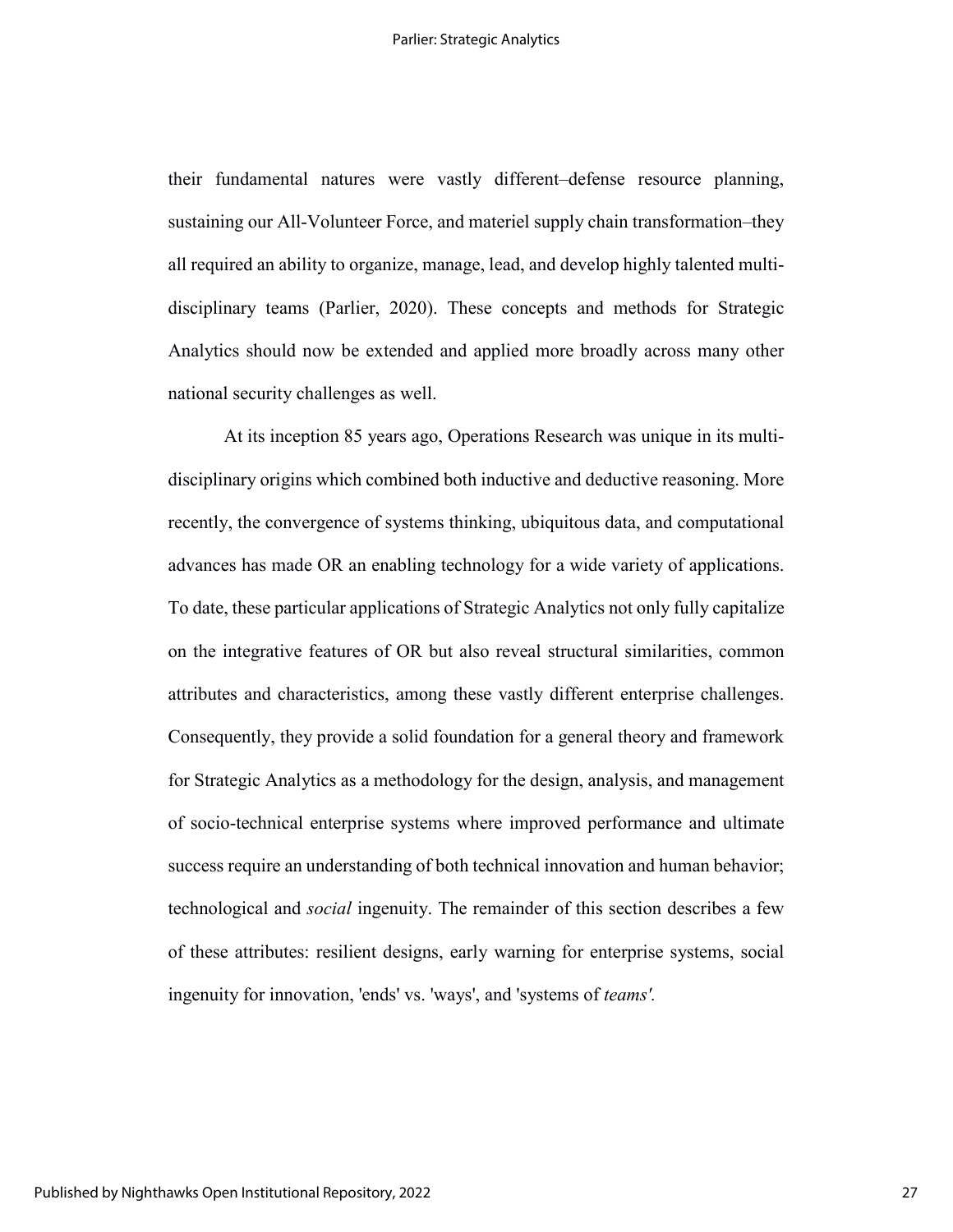Dynamic Strategic Planning enables resilient designs by building flexibility into the project to enable adaptability to changing circumstances that inevitably prevail. This flexibility accommodates inevitable change over time by adapting to a range of future possibilities. This built-in flexibility creates additional value for the system, which in many cases can be quantified. This "optimal" solution will inevitably change over time due to an inability to perfectly forecast future conditions or the consequences of past decisions–often irrevocable–that do not always reveal the results expected. And, no doubt, opportunities provided by adaptation and modification will materialize that require new decisions. This capacity for adaptation enables a resilient enterprise that can adjust gracefully as needed rather than suffer slow-motion or catastrophic failure.

In practical application to the Army's materiel sustainment enterprise, Dynamic Strategic *Logistics* Planning (DSLP) generates an efficient, increasingly effective, yet resilient global military supply chain network. By applying *resilient*  design principles, a supply chain operating a large-scale (global), demand-driven ("pull") system under stable and predictable demand can quickly adapt to support localized requirements (e.g., overseas deployment scenario) that may involve considerable uncertainty. From a global enterprise perspective, these resilient concepts emphasize "building in" flexibility. Taking, as input, both the empirical evidence of ongoing operations (real-world results) and new contributions derived from experimental results and operational testing, DSLP then guides enterprise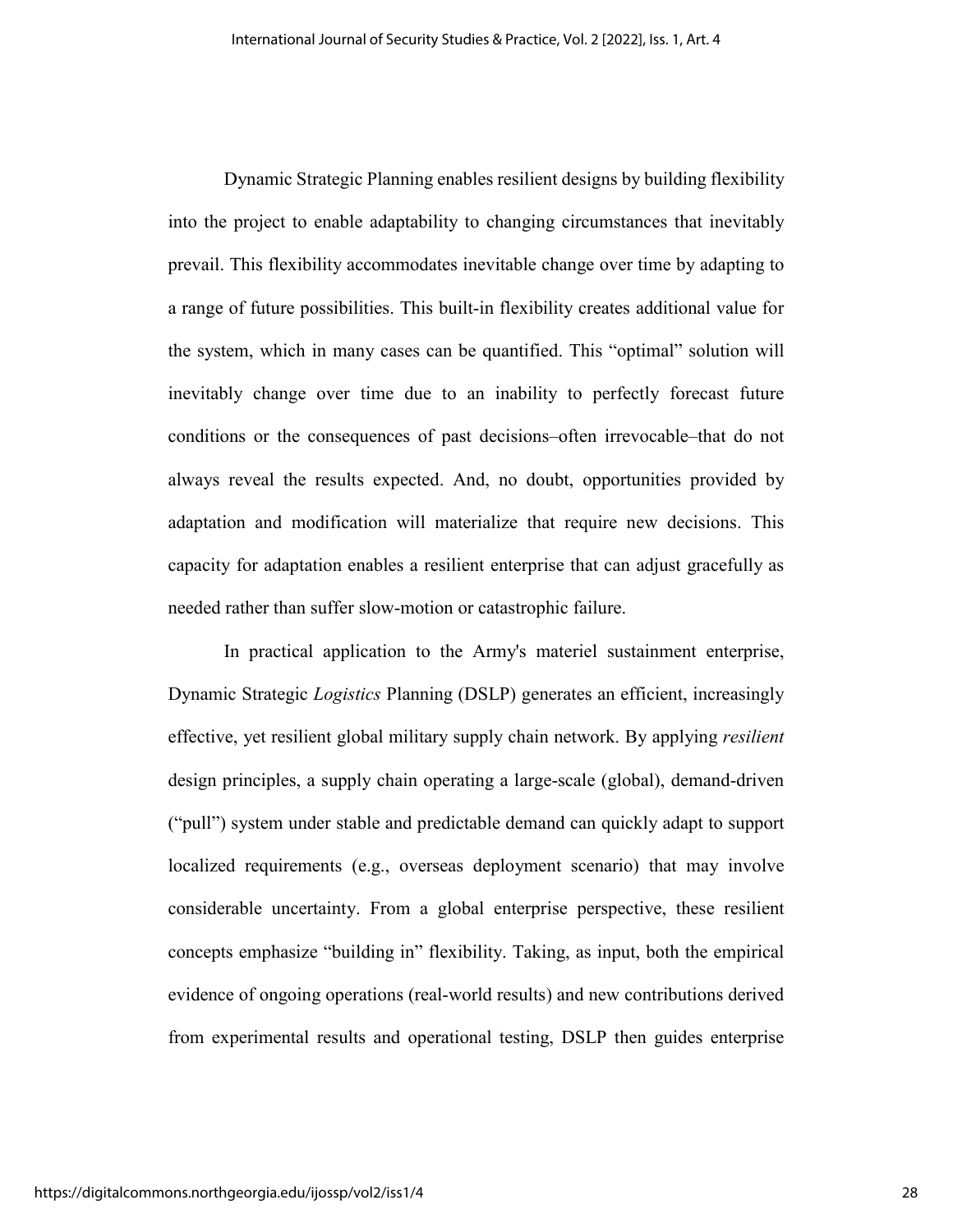transformation toward strategic supply chain goals for effectiveness, efficiency, and resilience.

"Early Warning", another attribute of Strategic Analytics, provides an ability to anticipate, recognize, understand, and then pre-empt future enterprise system degradation through proactive, preventive management actions. Today, the Internet of Things (IoT) offers another disruptive opportunity for OR to integrate new technologies into enterprise systems. Defined as networks of devices, objects, and people, IoT reflects the convergence of multiple technologies, including real time analytics, machine learning, sensors, embedded systems including wireless networks, micro-control systems, and automation. The next wave of the IT revolution is integrating human with machine intelligence by connecting digital and physical worlds to improve performance through greater automation and sensorbased analytics. IoT is also enabling a variety of prognostic early warning systems which capitalize on predictive analytics to anticipate change, then pre-empt system degradation or failure through proactive management interventions in large-scale enterprise systems (see Figure 4). Two such Strategic Analytics applications for defense enterprise systems are "connecting" Condition-Based Maintenance (CBM+) to military supply chains for a Sustainment Early Warning System, and the Enlisted Early Warning System to support the Army recruiting enterprise for the All-Volunteer Force.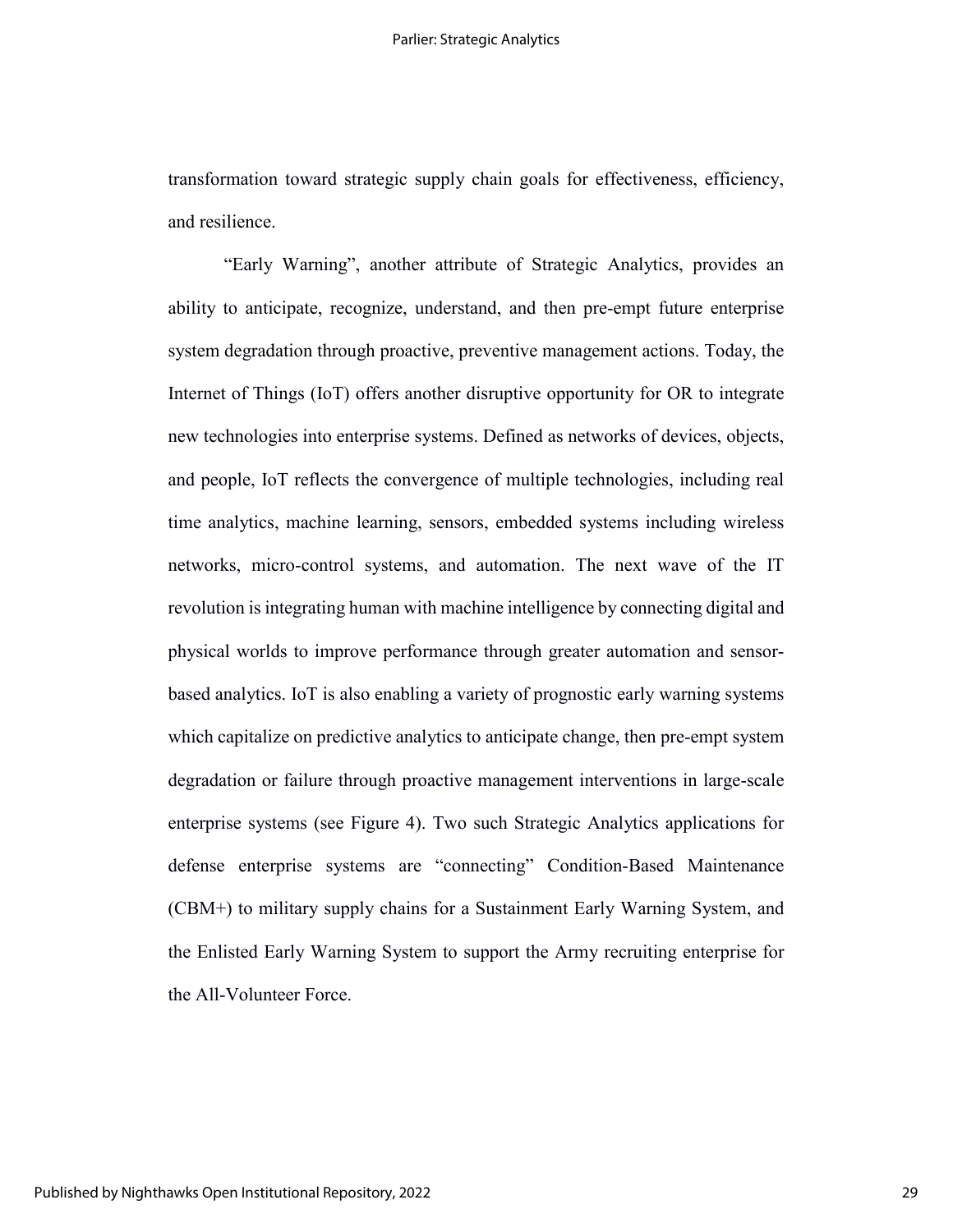## **Figure 4**

*Internet of Things Enabled Early Warning Systems* 

# **Early Warning Systems**



While institutional adaptation requires a culture of innovation, inertia remains a powerful force within bureaucratic organizations. And the pace of technological change is not always compatible with organizational capacity to accommodate change since social stability and cohesion depends more on relationships and habits than on efficient arrangements or policies. Furthermore, our collective human nature tends to procrastinate, postponing necessary changes– especially if they require sacrifice–until crises are upon us. To overcome both bureaucratic inertia and paralysis induced by disruptive chaos, cultures must have sources of innovation they can embrace. Innovation engines (EfIs) accelerate the experimentation process while also minimizing the debilitating effects of disruption.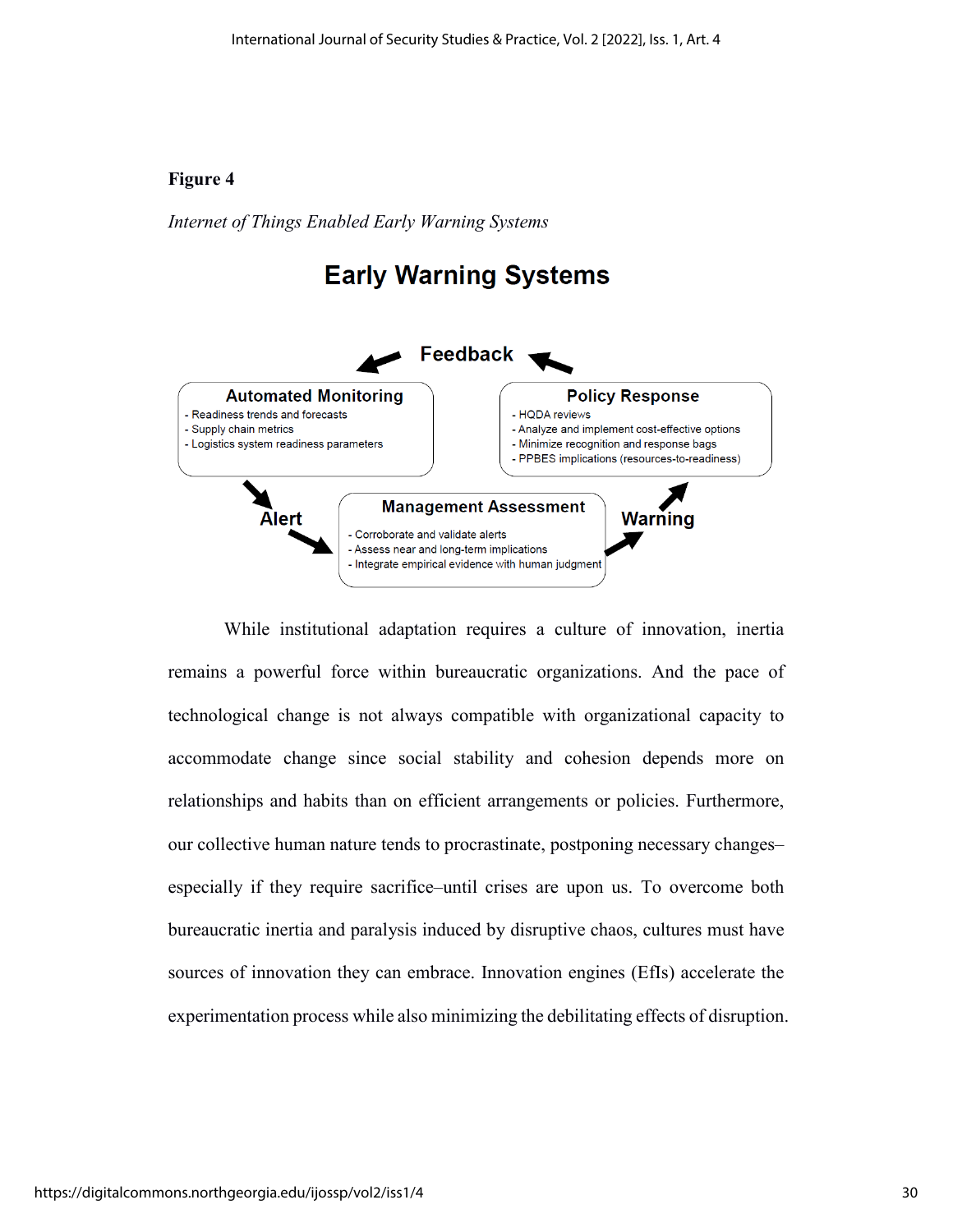They provide sources for socio-technical innovation to expand organizational capacity for *social ingenuity.* They illuminate likely impacts, quantify costeffectiveness of alternatives, then guide and accelerate transformative change along cost-effective paths integrating and focusing what otherwise would be disparate initiatives and fragmented research efforts. EfIs identify implementation issues *before* they are adopted as policy and institutionalized across the enterprise. They accelerate organizational learning while encouraging both technological and social ingenuity as foundations upon which American innovation and national power can be generated and sustained in the future. Of course, "connecting the dots" among key bureaucratic elements is as essential as it is painstaking. These "dots" include senior policy officials responsible for regulatory guidance, program directors who control funding, test and evaluation agencies that rigorously assess plausible alternatives, and of course operators who "own" the problem but are constrained by insufficient authority and in- adequate resources to pursue better options. They all must be "connected" and synchronized to effect innovation.

Another recurring observation from applying Strategic Analytics to several enterprise challenges is that confusion between "ends" (goals to be achieved) and "ways" (how they are achieved) can be uncovered and resolved. One particularly striking example of this confusion, and its persistence, is exemplified by our current military manpower system–the All-Volunteer Force (AVF). In 2018, for the fifth time in five decades, the Army substantially failed its enlisted recruiting mission.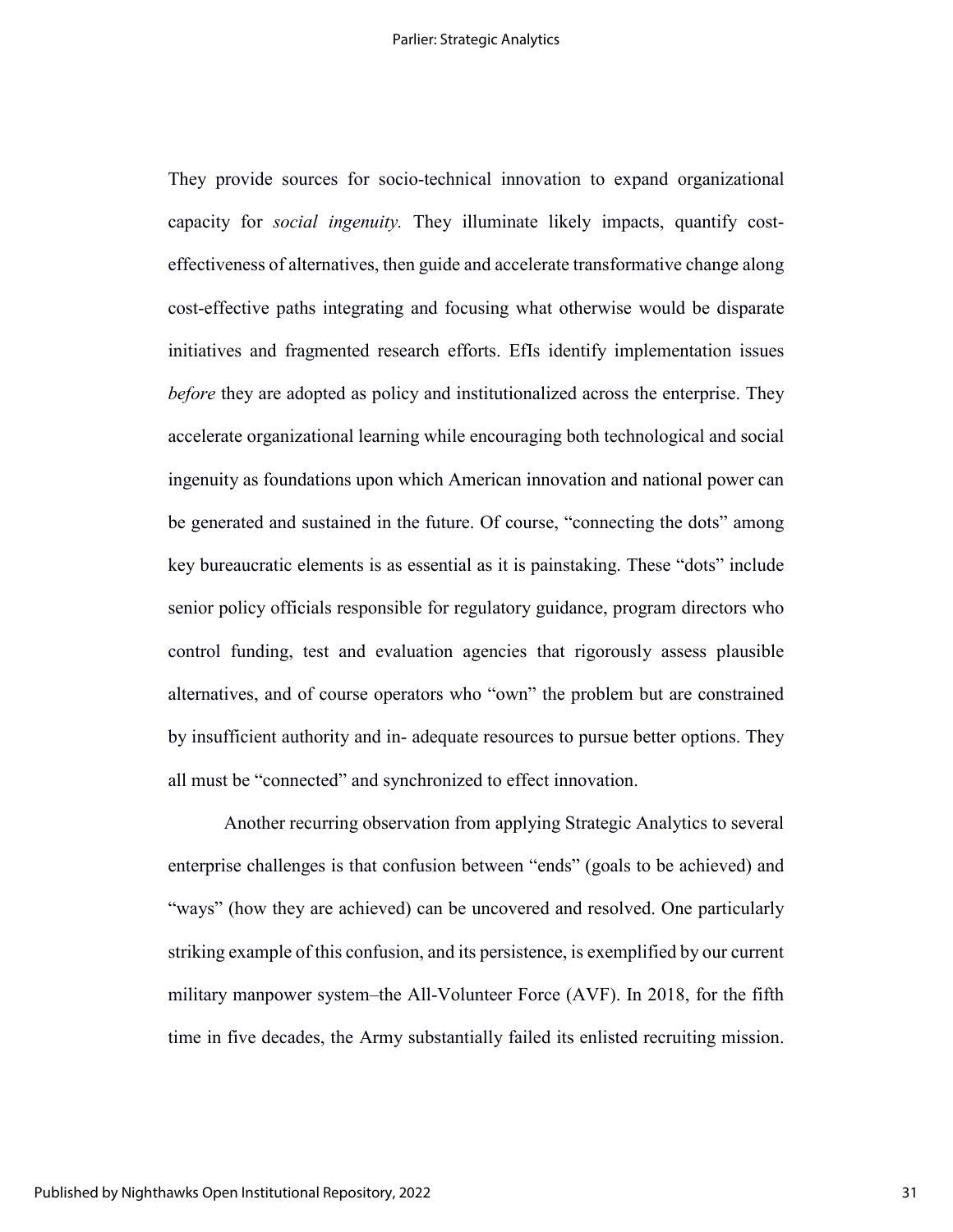Now, in 2022, Army recruiting again appears to be on the precipice of "imminent catastrophic failure," imposing a strategic constraint on the use of American power. We must recognize the AVF, in its current form, has become unsustainable. While our national military manpower system should align with the requirements of defense strategy and our foreign policy objectives, the current AVF is but one of several military manpower systems ("ways") that can be considered to reconcile means with ends. Since the end of World War II, the United States has actually implemented or seriously considered at least five different military recruitment systems. By broadening our perspective to also include domestic challenges to national security, we could improve social cohesion and better develop human capital to provide for the common defense and *ensure domestic tranquility* for ourselves *and our posterity*.

The current market-oriented, "rational choice" recruitment system views military service as an occupation requiring that government pay the market rate for military personnel. But this market rate fluctuates subject to economic conditions, creating a regrettable countercyclical pattern during the past five decades where the health of the AVF is inversely proportional to the health of the U.S. economy. This has been a persistent impediment to sustaining the AVF, and has periodically created worrisome strategy-manpower mismatches. For example, the U.S. originally adopted the current AVF in 1973 due to domestic conditions during the 1960s that led to fulfilling a presidential campaign promise, rather than manpower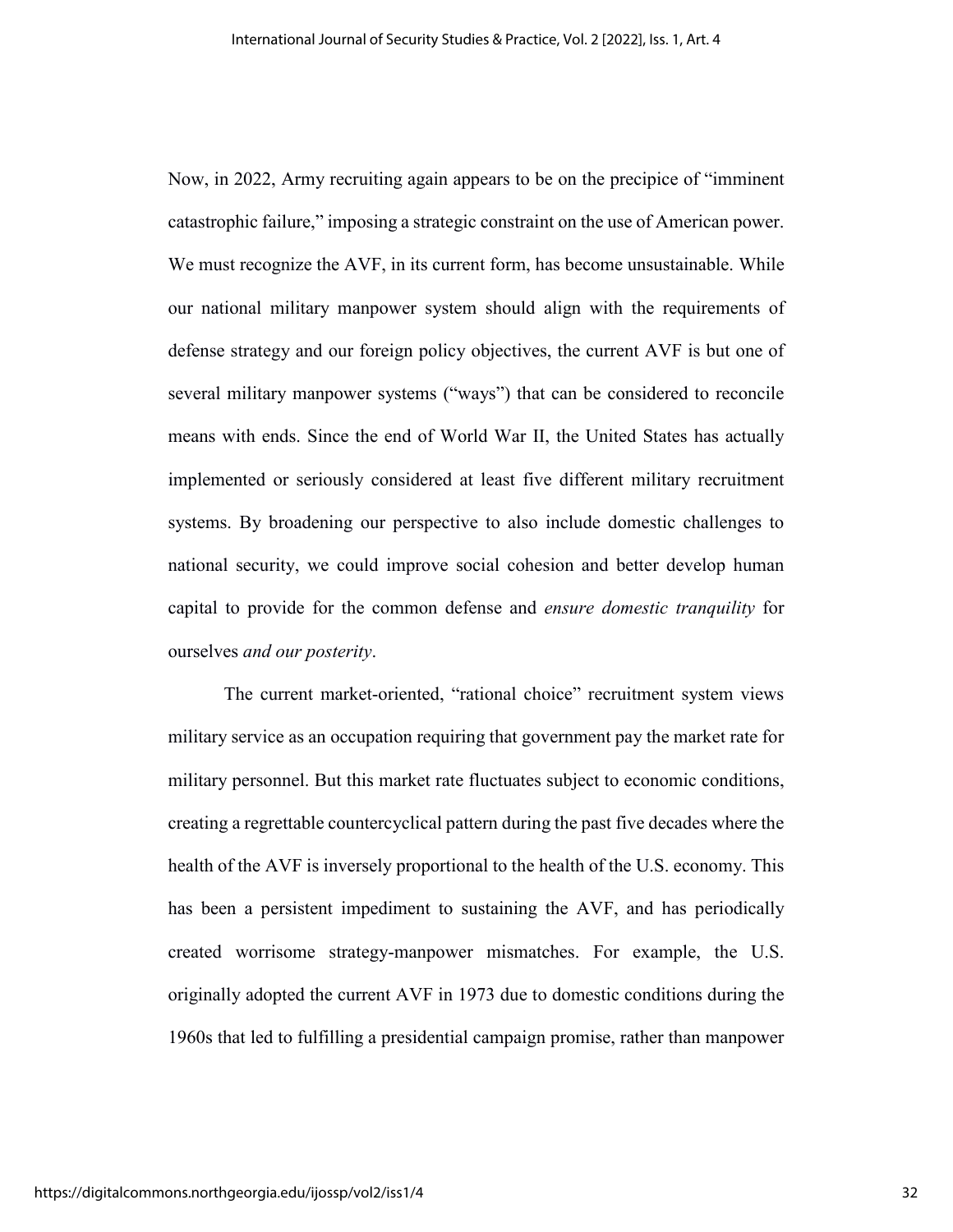levels derived from defense strategy. Soon after, during the recruiting crisis in the late 1970s, a "hollow force" developed and later, during both the Persian Gulf War and the early years of the Global War on Terror, a "back-door draft" was invoked. Indeed, in the late 1990s, recruiting failure became a binding strategic constraint on the use of American power.

Ideally, whatever military manpower system is selected should constitute both a cultural as well as economic institution in our society. By linking civic virtue to national purpose, cultural cohesion within generations can be improved and bonds of mutual loyalty across generations can be strengthened. It is now an open question whether the AVF can again be sufficiently re-engineered to meet current constraints and endure for perhaps another decade, or whether an alternative system will better serve our Nation. Importantly, it is *not* the existing recruitment system we should venerate, especially if it has been prone to failure and is now failing again. Strategic Analytics can be used to illuminate a better "way" ahead for military recruiting–perhaps uniquely American.

A final, recurring attribute is the remarkable similarities between the emerging "collaborative enterprise" and the original purpose and organizational forms that created OR during the early years of World War II. As noted in the beginning of this essay, the idea for implementing a "system of *teams*" with expertise across multiple scientific and military disciplines represented a unique advancement in military decision-making. Using empirical evidence from ongoing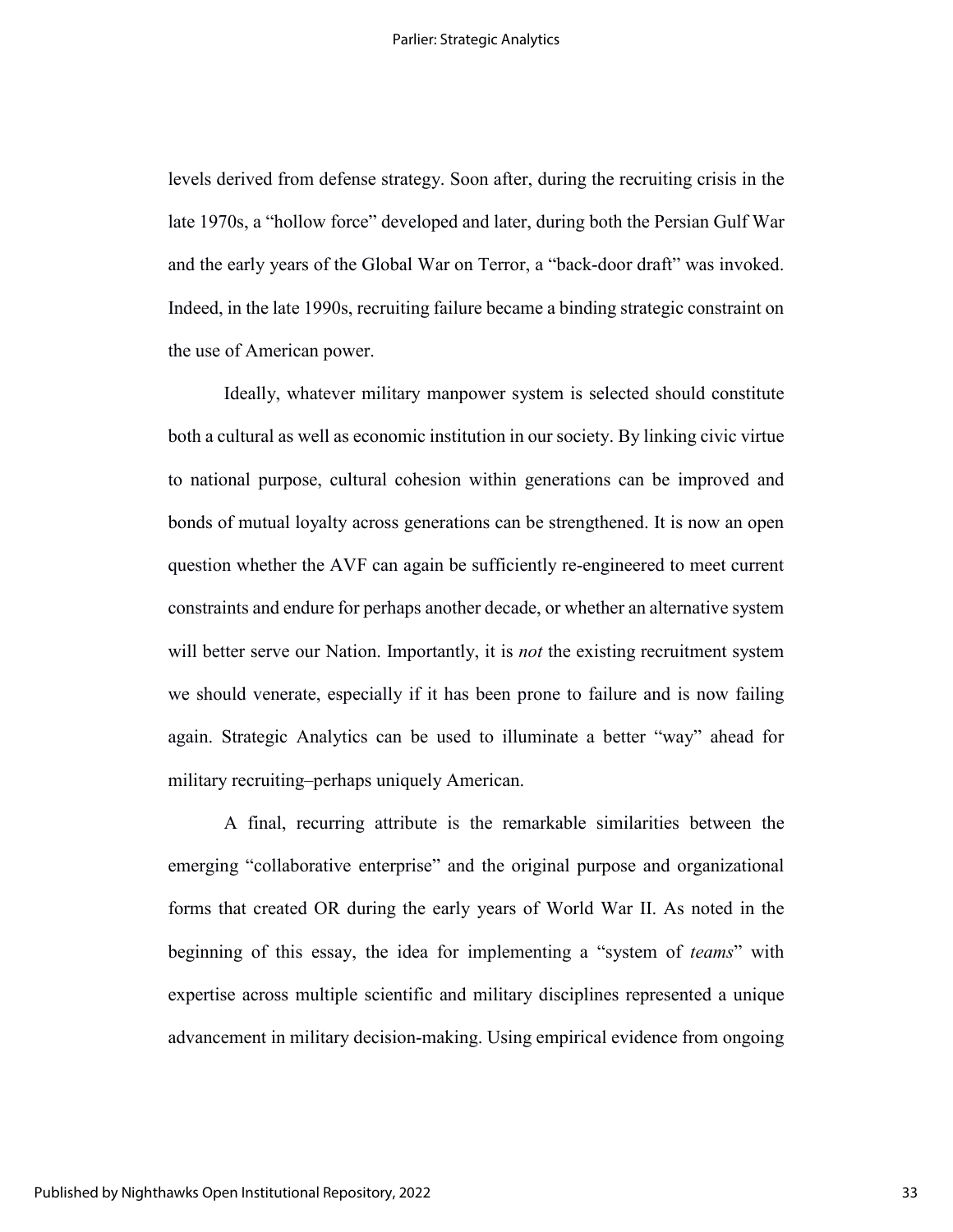military operations in conjunction with mathematical and statistical models for rapid learning, these early "combat scientists" earned the trust of high-level commanders and government leaders by responsively advising them while operating under extraordinary pressures. We can learn from–we *must* fully capitalize on–the promise of our own heritage.

There is another, broader historical perspective as well. To the extent that Strategic Analytics is adopted, refined, and implemented, we have demonstrated that significant savings can be generated in each of these enterprise applications. These savings can then be internally transferred and reinvested to improve readiness across our operating forces, increase force structure where required, accelerate innovation and modernization to improve future capabilities during a period of growing international unrest, rising competitors, and increasing regional friction, thereby precluding re-emergence of a "hollow force." In the past, this condition has been a consequence of the deleterious effects of the U.S. Army's inevitable "boom and bust" cycle caused by precipitous draw downs in force levels during immediate post-war periods. Regrettably, this tragic phenomenon has been an all-too-persistent, yet increasingly dangerous pattern in American history.

#### **Final Thoughts**

 For over half a century, from the early 1940s to the late 1990s, Operations Research was *the* enabling competency for defense innovation. Today, however, as numerous recent studies cited earlier illuminate, the current "unprecedentedly weak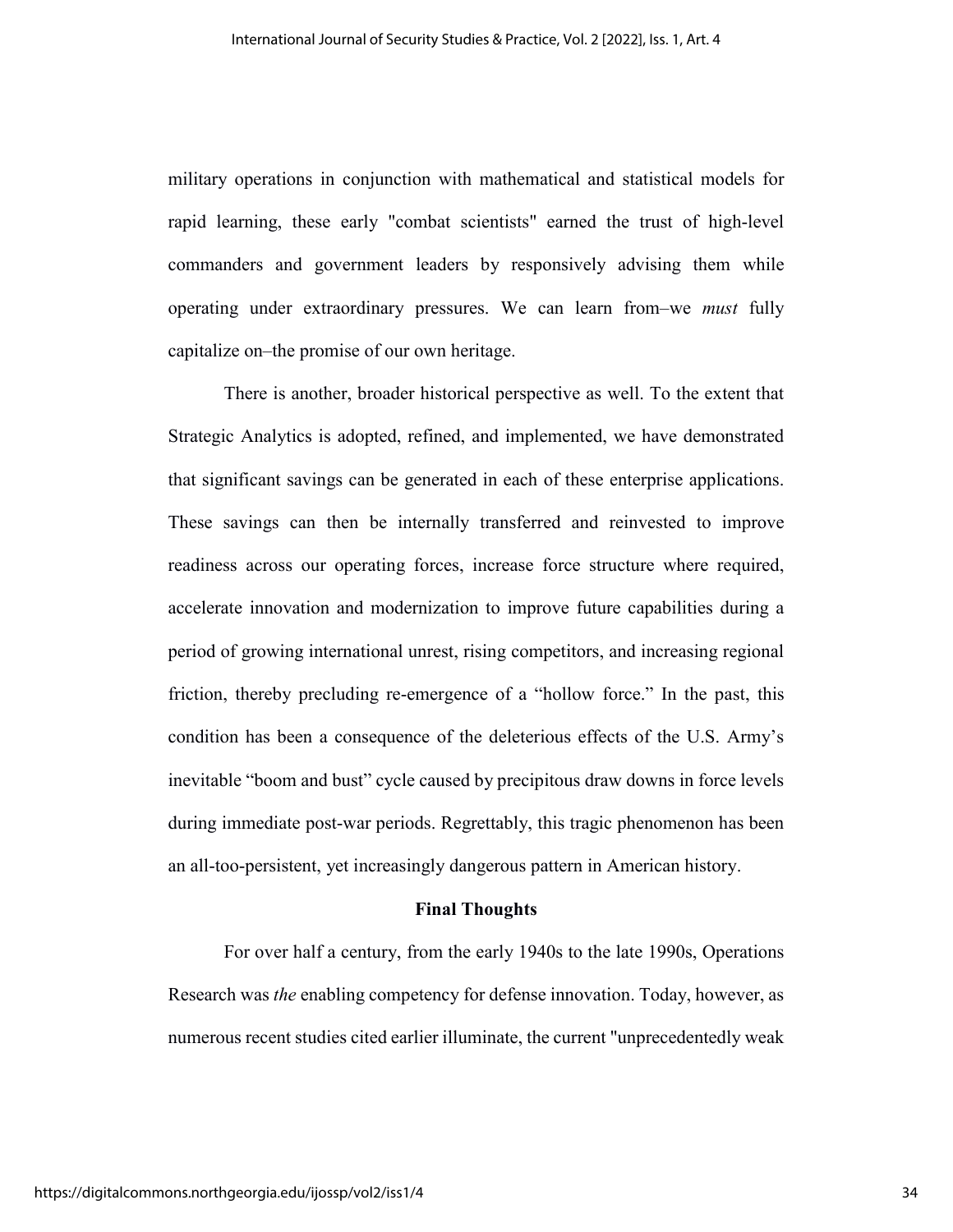defense innovation base is a stunning departure from its illustrious history as a daunting bastion of innovation" (Letts & Rodriguez, 2021, p. 17). With its distinctively rigorous problem-solving paradigm that emphasizes identifying, formulating, and understanding the fundamental nature of any challenge, OR can provide the "glue" to coordinate, orchestrate, and pull defense organizations together to keep them focused, continuously improving and learning while under increasingly greater pressure, precluding chaos and decline during disruptive eras. A powerful byproduct of this approach has been a unique ability to differentiate between *issues* that can - at best - be managed and *problems* that can genuinely be solved.

In conclusion, Operations Research can provide a crucial, indeed unique, source of American power. Our national security enterprise, especially the U.S. Army, should renew and restore Operations Research as a core competency for military innovation, operations analysis, defense strategy, and international security policy. Strategic Analytics should also be widely adopted and used to illuminate better "ways" ahead for defense modernization, encourage imagination, confront conventional wisdom, and better reconcile ends with means in the face of major national security challenges. This analytic framework incorporates imaginative and creative ways to address the many persisting problems and seemingly intractable national and global challenges that confront us. Strategic Analytics can provide *the* crucial innovation enabler for government, academic, and industry leaders to better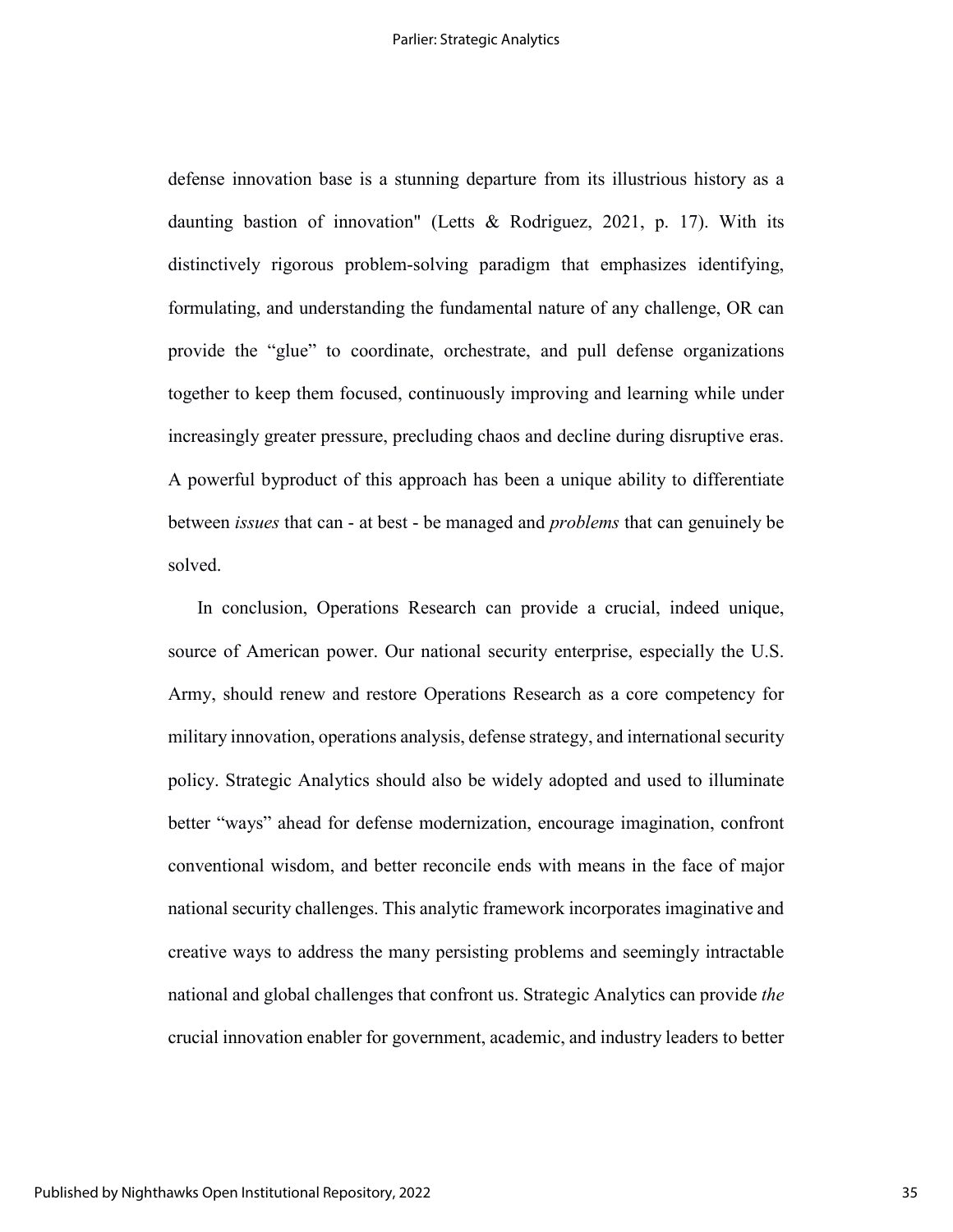integrate our intellectual capacities, considerable strategic planning acumen, diverse analytical capabilities, and bring them all to bear on formidable national defense and international security challenges of our time.

"Come my friends, 'tis not too late to seek a newer world… … strong in will To strive, to seek, to find, and not to yield." *Tennyson, 1842*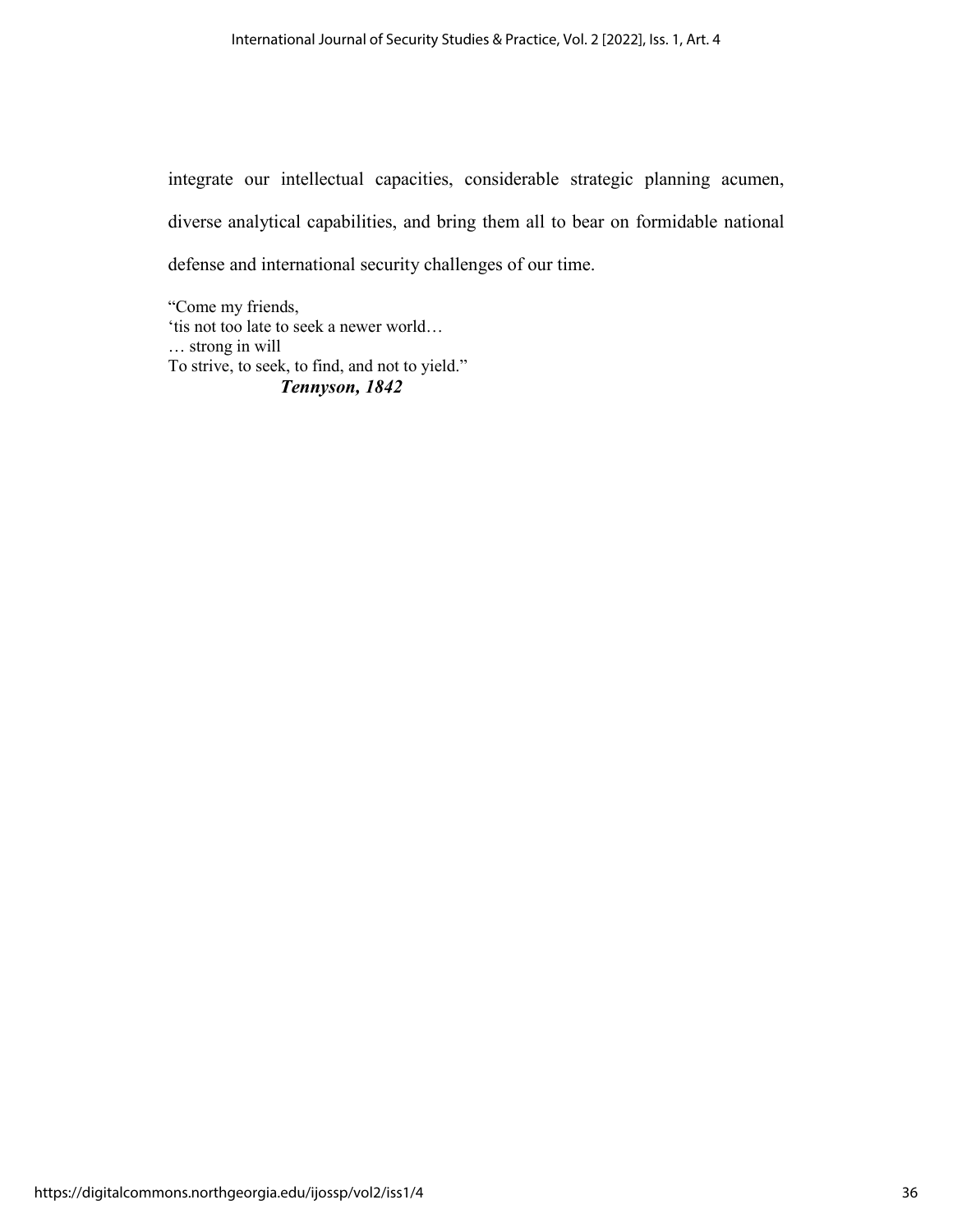#### **References**

Army Acquisition Review Panel. (2011). *Implementing acquisition reform: The Decker-Wagner Army acquisition review*.

<https://api.army.mil/e2/c/downloads/213466.pdf>

Defense Science Board Task Force. (2005, September). *Institutionalizing stability operations within DoD*. Office of the Secretary of Defense. <https://dsb.cto.mil/reports/2000s/ADA441078.pdf>

Defense Science Board Task Force. (2009a, March). *Understanding human dynamics.* Office of the Secretary of Defense for Acquisition, Technology, and Logistics. https://dsb.cto.mil/reports/2000s/ADA495025.pdf

Defense Science Board Task Force. (2009b, July). *Fulfillment of urgent operational needs*. Office of the Under Secretary of Defense for Acquisition, Technology, and Logistics. https://dsb.cto.mil/reports/2000s/ADA503382.pdf

deWeck, O. L., Roos, D., & Magee, C. L. (2011). *Engineering systems: Meeting human needs in a complex technological world*. The MIT Press. https://mitpress.mit.edu/books/engineering-systems

Letts, O. & Rodriguez, S. (2021, November). Revitalize Defense Investment. *Army Magazine,* 71, 17. Association of the United States Army.

National Defense Strategy Commission. (2018). *Providing for the common defense: The assessment and recommendations of the national defense*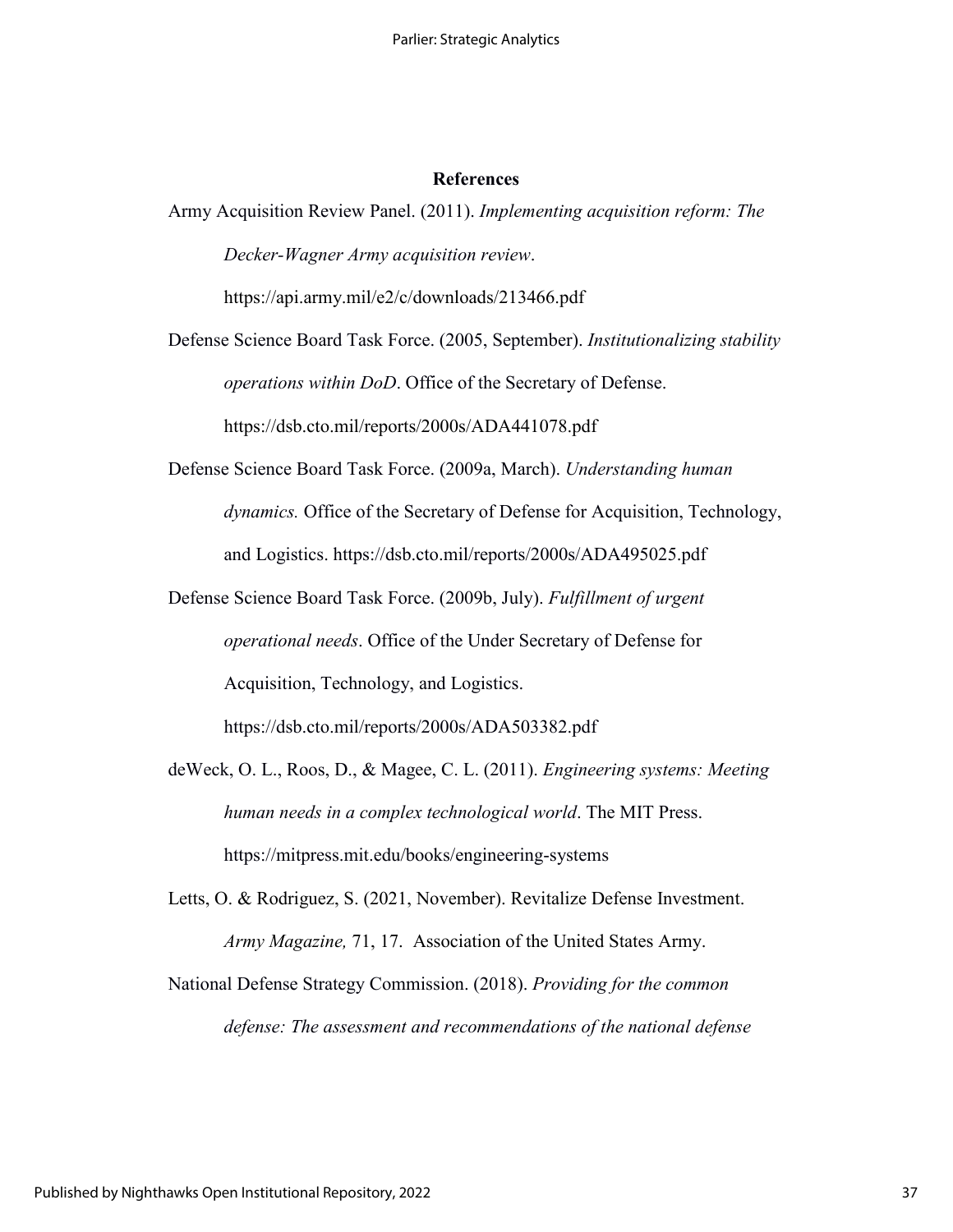*strategy commission.* United States Institute of Peace. [https://www.usip.org/sites/default/files/2018-11/providing-for-the](https://www.usip.org/sites/default/files/2018-)  [common-defense.pdf](https://www.usip.org/sites/default/files/2018-11/providing-for-the-common-defense.pdf)

National Research Council (NRC) of the National Academies. (2014). *Force Multiplying Technologies for Logistics Support to Military Operations*, The National Academies Press. [http://www.nap.edu/catalog/18832/force](http://www.nap.edu/catalog/18832/force-%09multiplying-technologies-for-)[multiplying-technologies-for-](http://www.nap.edu/catalog/18832/force-%09multiplying-technologies-for-) logistics-support-to- military-operations

National Research Council (NRC) of the National Academies. (2022). *Assessing the Feasibility of the Strategic Long Range Cannon.* [https://www.nationalacademies.org/our-work/assessing-the-feasibility-of](https://www.nationalacademies.org/our-)  [the-strategic-long-range-cannon](https://www.nationalacademies.org/our-work/assessing-the-feasibility-of-the-strategic-long-range-cannon)

Parlier, G. H. (2010, 25 February). *Operations research and the counter-IED battle: A perspective from Combined Joint Task Force TROY, CJTF TROY, US Forces-Iraq.* U.S. Army Military History Institute. (Available upon request from the author.)

Parlier, G. H. (2015, January). *Operations research and the United States Army: A 75th anniversary perspective* (Land Warfare Paper #105W). Association of the United States Army.<https://www.ausa.org/sites/default/files/LWP->  [105-Operations-Research-and-the-United-States-Army-a-75th-](https://www.ausa.org/sites/default/files/LWP-105-Operations-Research-and-the-United-States-Army-a-75th-Anniversary-Perspective.pdf)  [Anniversary-Perspective.pdf](https://www.ausa.org/sites/default/files/LWP-105-Operations-Research-and-the-United-States-Army-a-75th-Anniversary-Perspective.pdf)

Parlier, G. H. (2019, 18 January). *Operations research for the US Army*